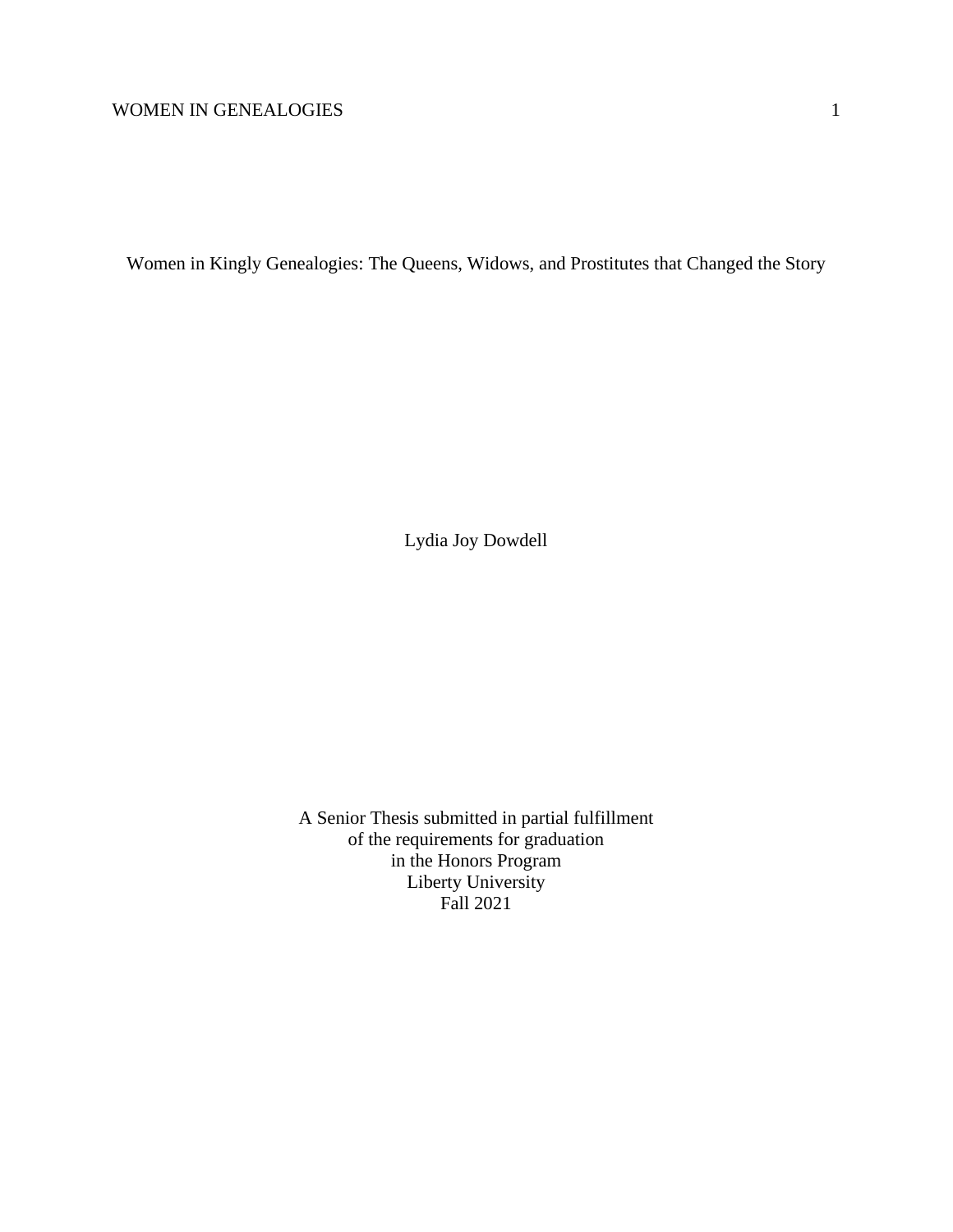Acceptance of Senior Honors Thesis

This Senior Honors Thesis is accepted in partial fulfillment of the requirements for graduation from the Honors Program of Liberty University.

> Randall Price, Ph.D. Thesis Chair

\_\_\_\_\_\_\_\_\_\_\_\_\_\_\_\_\_\_\_\_\_\_\_\_\_\_

Jeffrey Dickson, Ph.D. Committee Member

\_\_\_\_\_\_\_\_\_\_\_\_\_\_\_\_\_\_\_\_\_\_\_\_\_\_

James H. Nutter, D.A. Honors Director

\_\_\_\_\_\_\_\_\_\_\_\_\_\_\_\_\_\_\_\_\_\_\_\_\_\_

\_\_\_\_\_\_\_\_\_\_\_\_\_\_\_\_\_\_\_\_\_\_\_\_\_\_ Date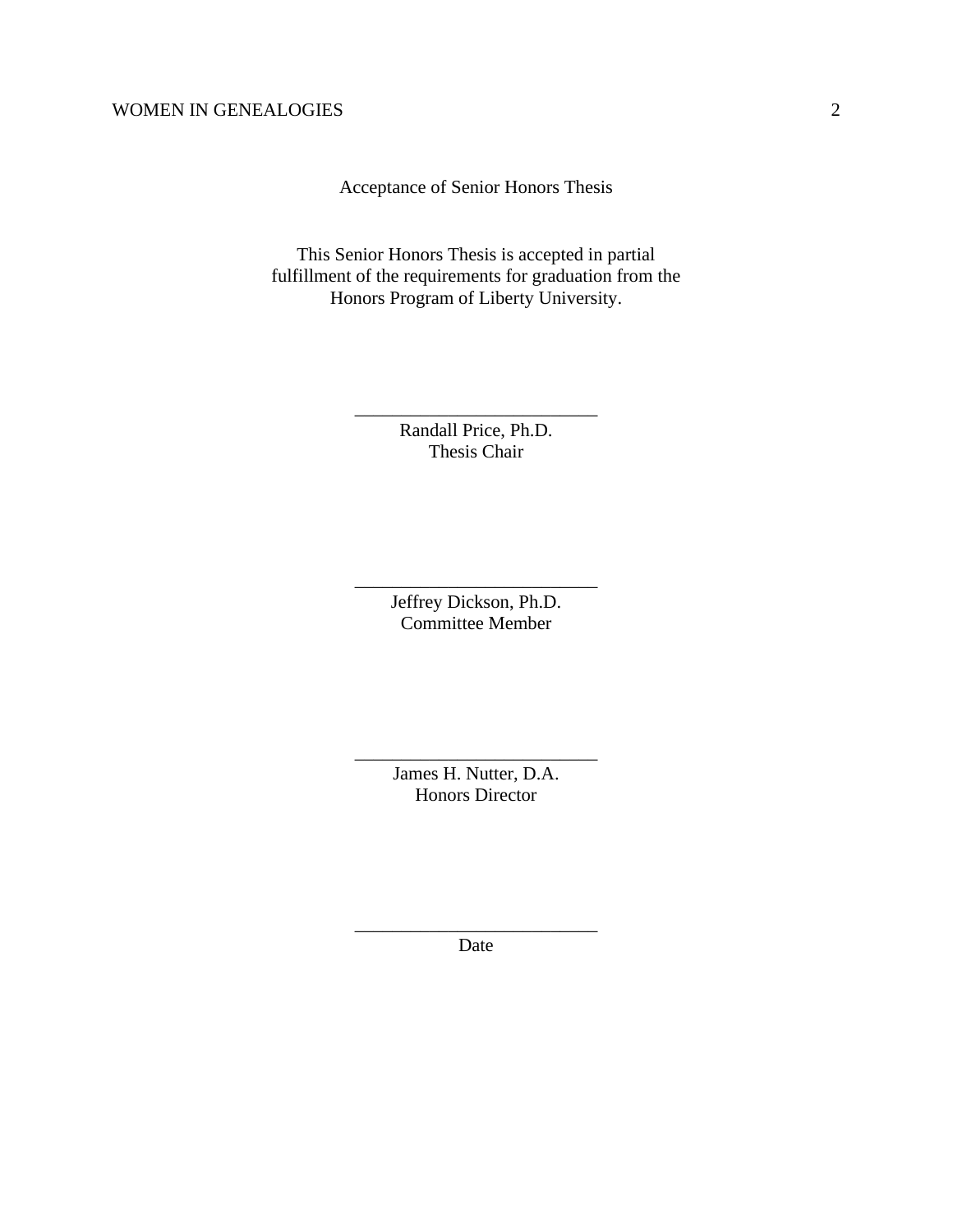## **Abstract**

While there are creative pieces theorizing about Tamar and her inclusion in both David and Jesus' genealogies, there is a lack of research comparing King David's genealogy in I Chronicles 2 with the kingly genealogies of the same time. Comparing the two shows that genealogies in the surrounding nations—Assyria, Babylonia, etc.—are lacking women. In contrast, the Old Testament is filled with kingly genealogical records that list and name women.

This thesis will touch on the differences and similarities between the kingly records/genealogies, theorize and explore the levirate marriage custom and matrilinear descent, and attempt to provide a better understanding of Tamar and what set Ancient Israelite society apart from the surrounding cultures.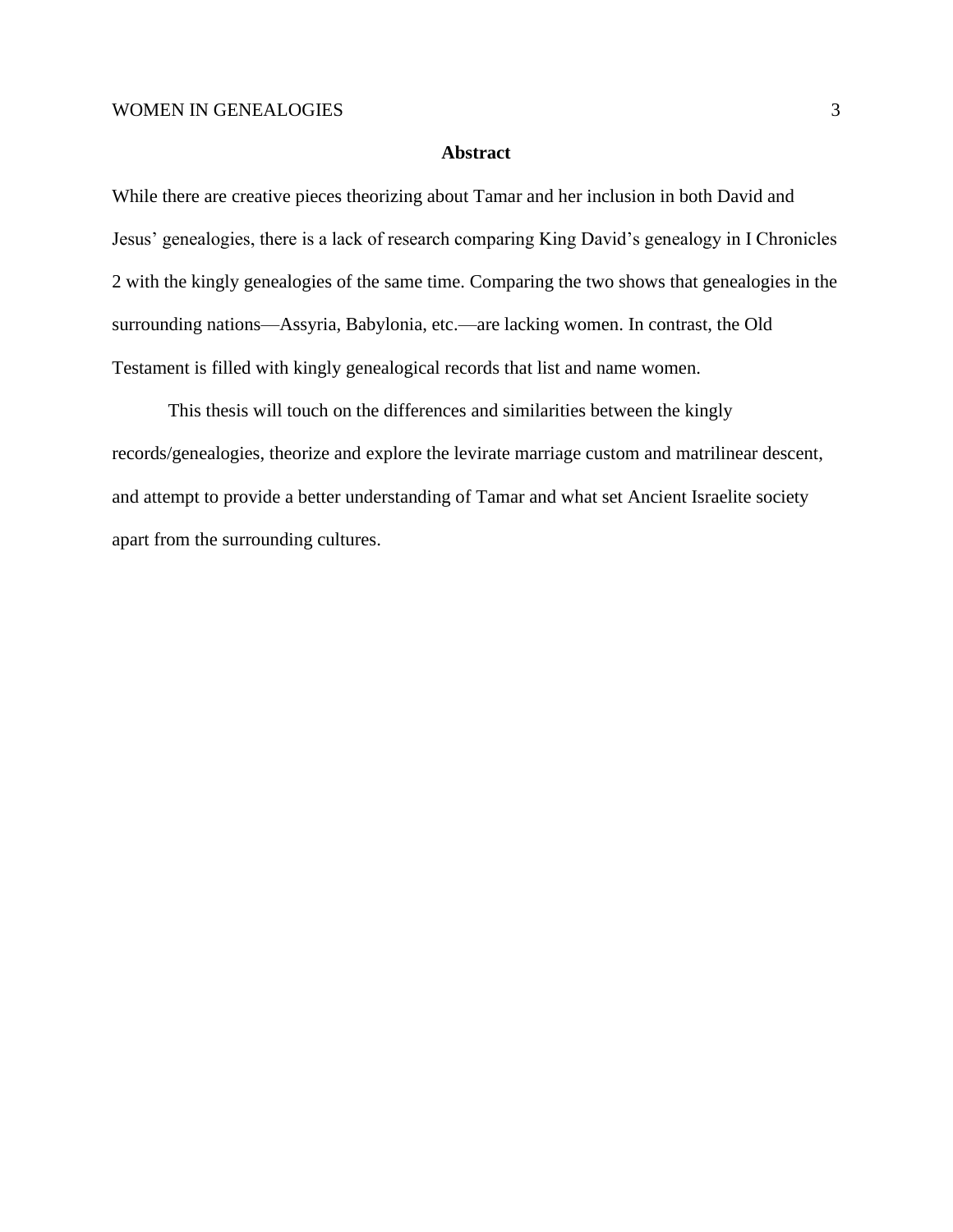## **Women in Kingly Genealogies:**

#### **The Queens, Widows, and Prostitutes that Changed the Story**

Today, it can be easy to read current cultural values backwards into history, to look at current traditions and codes and condemn those in history who did not follow these same rules. Looking back at traditionally patriarchal societies, such as those depicted in the Bible, it often seems as though women are rarely listed in history. Writing from such a viewpoint, feminist Uta Schmidt says, "Even if women are at the center of their stories, they get marginalized by the framework of history that is presented in the Books of Kings. Thus, whether their position is on the fringe or at the center depends on how their stories are read and from which angle they are viewed."<sup>1</sup> The Bible mentions many different women. Often, however, it may seem as if their lives are depicted on the sidelines; sometimes they can feel like plot devices in the lives of key male figures. This does not afford a whole picture of the text and the role of women. In order to attain a deeper understanding of the cultural view of women in the Bible and the theological ramifications of that, one must examine the culture of their time, and in some cases to even compare that culture with those around it.

#### **Introduction**

Ancient Near Eastern societies were patriarchal societies. A patriarchal society (for the purpose of this thesis) is one where men are in power, hold all the societal influence, and fathers are the only genealogical determiner. However, in the midst of Ancient Near Eastern records of kings and their sons, the line of King David stands out. In I Chronicles 2 something counter-

<sup>1.</sup> Uta Schmidt, "Center or Fringe? Positioning the Wife of Jeroboam (1 King 14:1-18)," in *A Feminist Companion to Samuel and Kings*, ed. by Athalya Brenner-Idan and Athalya Brenner (Sheffield, England: Sheffield Academic Press, 2000), 96.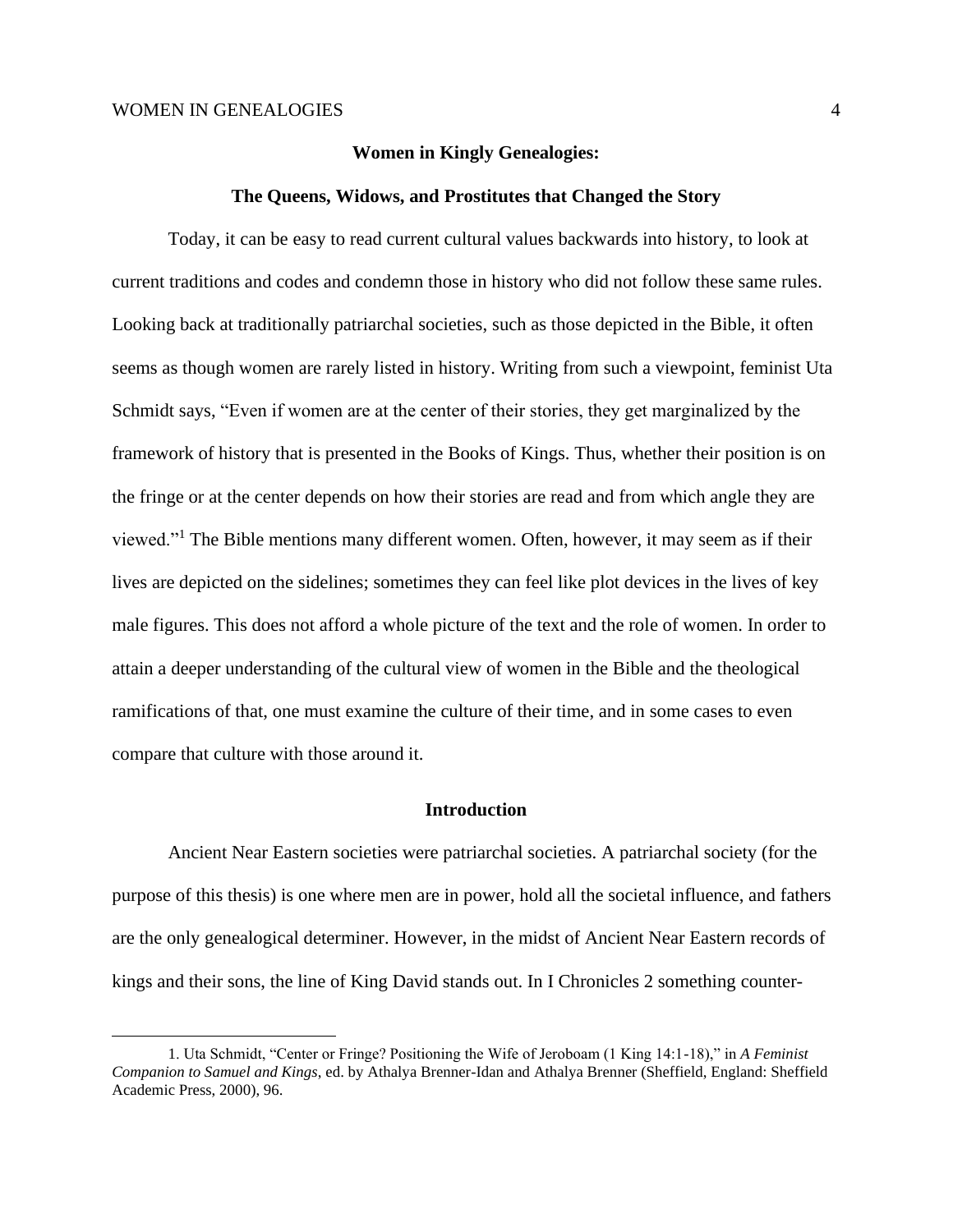cultural occurs. In a genealogy from Israel (or Jacob) to David, there is one female name: Tamar, the Horite. It is expected that the inclusion of a female from a hostile nation would be explicitly excluded from the narrative, but Tamar is clearly listed. Ruth, a Moabite, will gain her own inclusion in other texts and genealogies. What does this say about Ancient Israelite society? Why would a Gentile woman be included in this kingly genealogy (which will be later identified as the messianic genealogy)? This thesis will start with a brief summary of Ancient Near Eastern genealogic records and customs, with some specific examples and patterns. It will then compare those to the biblical texts and examine Tamar and other key women, ending with a consideration of the significance of naming mothers of kings in the Ancient Near East. This thesis will argue that the inclusion of women in kingly genealogies suggests that in Ancient Israel, multiple wives of the same husband each started separate lines of genealogies and families, which means that Ancient Israel was not a simple patriarchal society. Instead, God called His people to be a society that valued women, contrary to the nations surrounding them.

#### **Dating the Texts**

There are a couple of different systems for dating the Old Testament. This is a complex topic, and this thesis will not attempt to provide any sort of comprehensive discussion on this topic. For the purposes of this discussion, this thesis will be relying on the traditional dating system for the Old Testament. Structurally Genesis 37-50 is a complete story unit, with seven-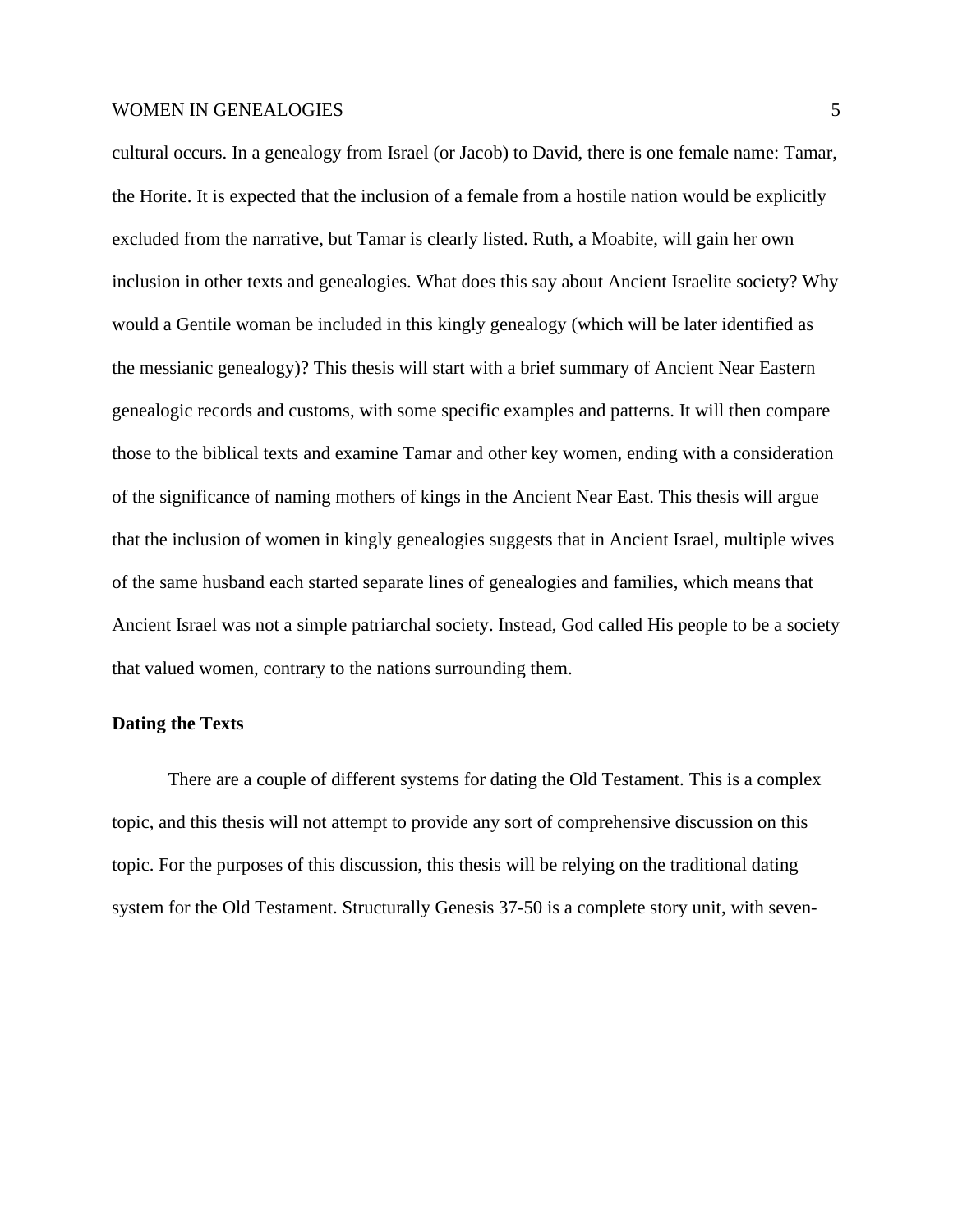part symmetries.<sup>2</sup> This puts Tamar's story as happening in the 1870s BC; the genealogies in I and II Kings being recorded in the 500s BC; and I and II Chronicles in the 400s BC.<sup>3</sup>

## **Kingly Records**

Several types of kingly records exist from Ancient Near Eastern cultures. The principal types are King Lists and King Chronicles. The King Lists function as a sort of genealogy, giving the king's name, how long he ruled, and typically the name of his son who succeeded him. The King Chronicles dive deeper into the events during a king's reign. Inside the chronicles are records of battles, enemy attacks, accomplishments, family drama, and again the list of succession to the throne. There is not always a clear distinction of when a King List has enough extra information to be considered a Chronicle, but these two categories encompass the focus of this discussion.

The Assyrian King List follows a simple pattern. A section from The Assyrian King List reads:

Bel-bani son of Adasi; he ruled as king for ten years. Libaya son of Bel-bani; he ruled as king for 17 years. Sharma-diM (I) son of Libaya; he ruled for 12 years. Ib-tar-Sin son of Sharma-diM; he ruled for 12 years. Bazaya son of Ib-tar-Sin; he ruled for 28 years. Lullaya son of a nobody; he ruled as king for six years.<sup>4</sup>

<sup>2</sup>. David A. Dorsey, *The Literary Structure of the Old Testament: A Commentary on Genesis—Malachi*  (Grand Rapids, MI: Baker Academic, 1999), 62.

<sup>3.</sup> Andrew E. Steinmann and Tremper Longman III, *Genesis: An Introduction and Commentary* (Westmont: InterVarsity Press, 2019) 360.

<sup>4.</sup> James Pritchard (Ed.), *Ancient Near Eastern Texts Relating to the Old Testament with Supplement* (Princeton, New Jersey: Princeton University Press, 1978), 565.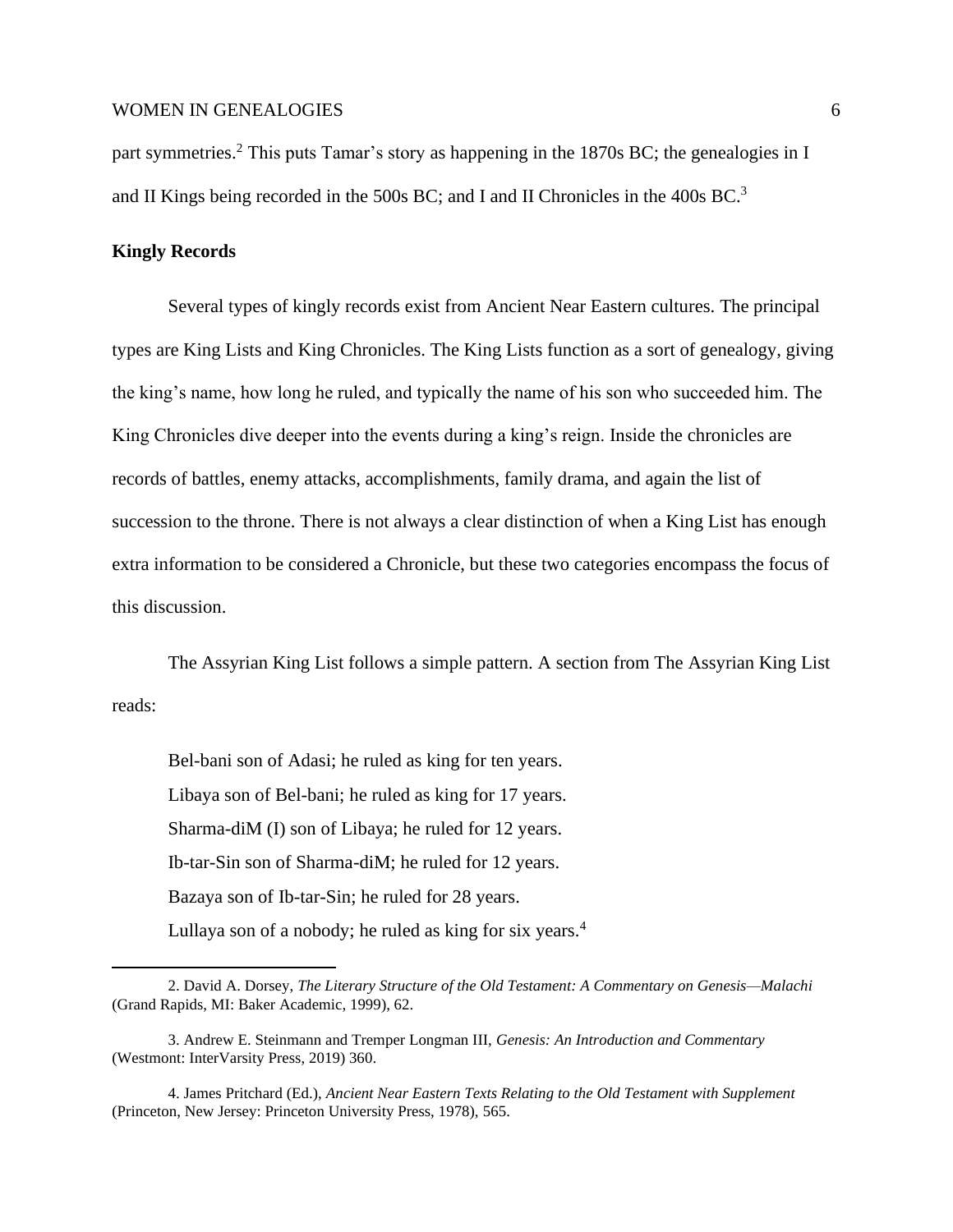Here the text states the king's name, that he was in fact king, if he was the son of the previous king, and how many years he ruled. The Babylonian King List B, shows the same thing:

Sumuabi, king, 152 years. Sumulail, 35 years. Sabu, his son, same (i.e. king) 14 years. Apil-Sin, his son, same, 18 years. Sinmuballit, his son, same, 30 years. Hammurabi, his son, same, 55 years.<sup>5</sup>

Once again, the text gives the king's name, who his father was, and how long he reigned as king.

A section of Babylonian King Chronicles demonstrates a more detailed account than the King Lists. The beginning of the Chronicle Concerning the Later Years of Nabopolassar reads:

The eighteenth year of Nabopolassar: In the month of Elul the king of Akkad mustered his army and following the bank of the Tigris he went up to the mountain of Bit-Hanunya in the district of Urartu. He set fire to the cities (and) plundered them extensively. In the month of Tebet the king of Akkad went home.<sup>6</sup>

Here, the text gives an account instead of simply a piece of lineage. In Ancient Near East cultures, King Lists and King Chronicles give a distinct picture of public thought about the King and the succession process of the throne. Some other kingly records give other accounts of the society, depending on how detailed the record was.

## **Women Appearing in Kingly Records**

Within cultures and kingdoms of the Ancient Near East, there were different reasons a

woman would appear in a royal or legal record. Unnamed women were occasionally mentioned

<sup>5.</sup> Pritchard, *Ancient Near Eastern Texts*, 271.

<sup>6.</sup> Albert Grayson, Text from Cuneiform Sources (Locust Valley, New York: J. J. Augustin, 1975), 97.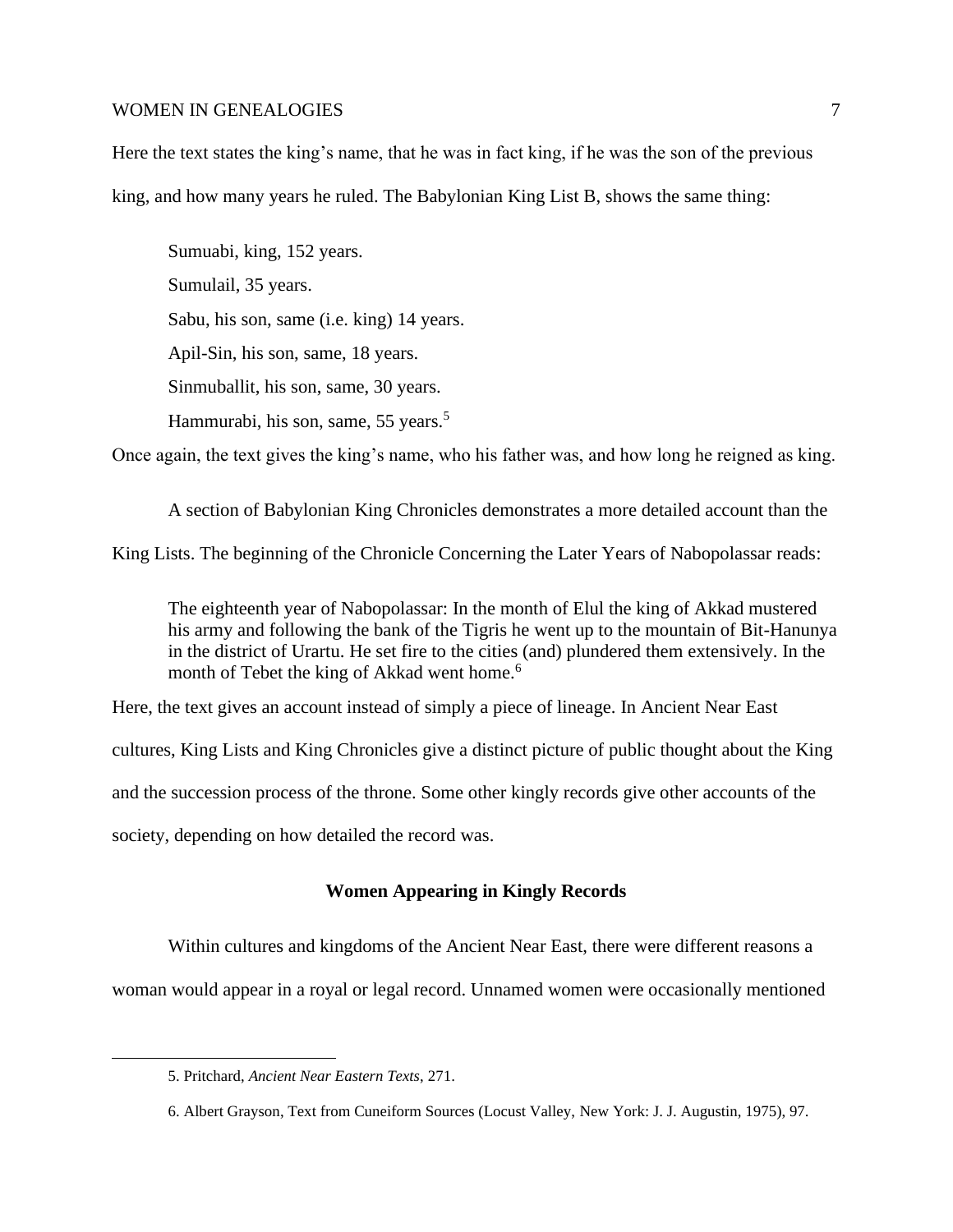when their existence had some impact upon a key male figure. The text may record that he had daughters, or he gave women as gifts, or that his story began in the womb of his mother. In all the occasions women are incidental to the main story.

Another reason for the mentioning of women in historical texts is that they held some form of political power. Perhaps as the mother of the king, they achieved special status, or had some political sway. Maybe they were rich princesses who contributed to society.<sup>7</sup> Maybe as queen, they reigned once their husband had died (e.g., the Egyptian New Kingdom Queen Hatshepsut). In kingly records for early Mesopotamia, women were hardly ever presented as mothers: "A mother is mentioned only six times, and what is even more surprising, such a term is never used in an inscription left to us by a woman. Third millennium women apparently wanted their social roles to be recalled rather than their maternal obligations."<sup>8</sup> This pattern does change in some of the later years Mesopotamia records, with mothers being mentioned in a few key genealogies. These positions of political power varied from culture to culture, but they are attested in many ways, even in grave site discoveries: "Although texts and images represent ancient Mesopotamian women far less frequently than they do men, and although women did not have independent access to political power, elite women nonetheless played crucial roles in the highest levels of society, and many appear to have had some degree of creative, cultic, and

<sup>7.</sup> Seth Richardson, "Goodbye, Princess: Iltani and the DUMU.MUNUS LUGAL," *Journal of cuneiform studies* 69, no. 1 (2017): 67.

<sup>8.</sup> Stefan Nowicki, "ANE Today - 202007 - Women in Early Mesopotamian Royal Inscriptions," *American Society of Overseas Research (ASOR)*, last modified July 22, 2020, accessed September 14, 2021, https://www.asor.org/anetoday/2020/07/women-mesopotamia-inscriptions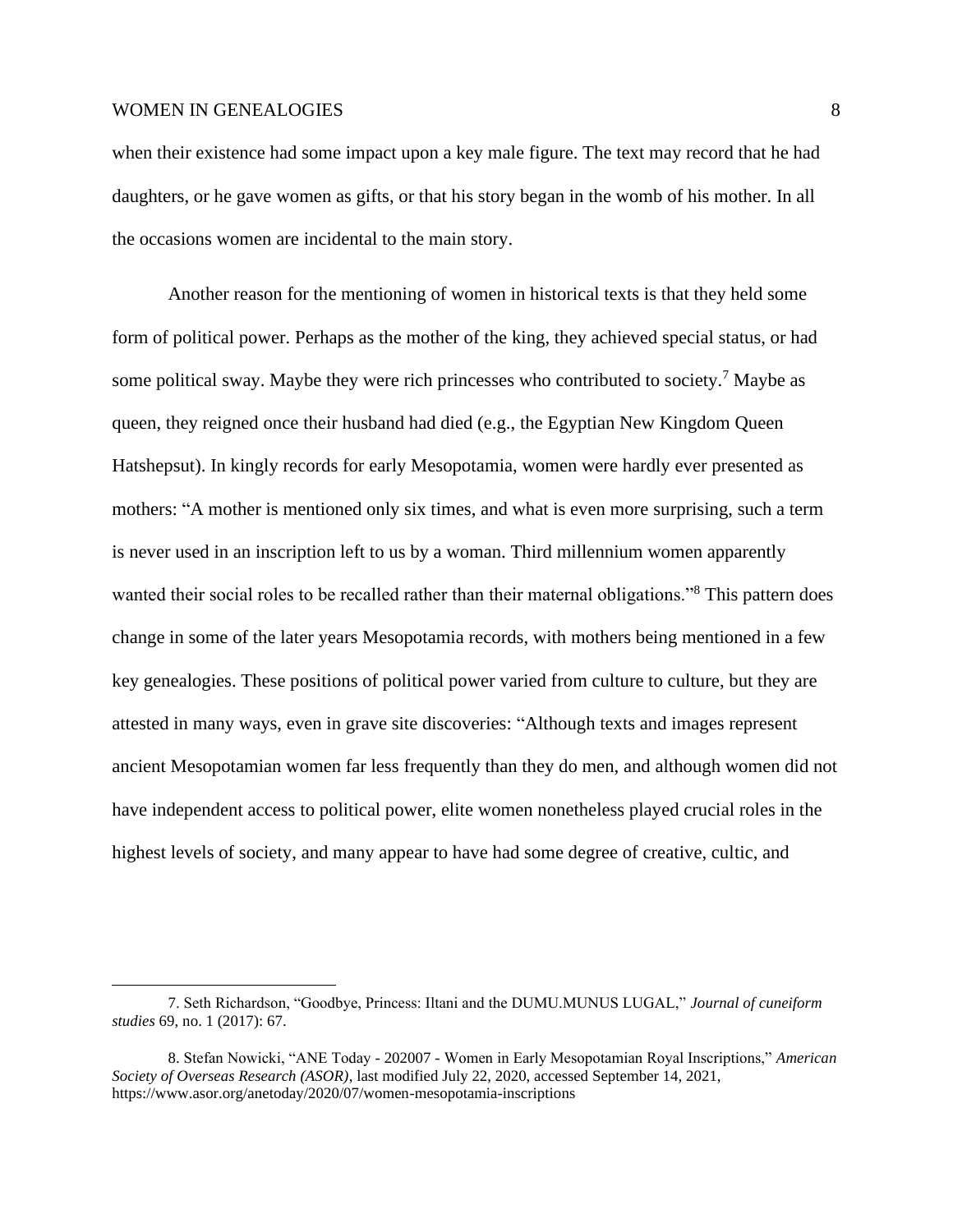economic autonomy."<sup>9</sup> A lot of these women have been lost to history, but the ones who made the official record did so because of their great power.

The final category found in many Ancient Near Eastern texts for the recording of women is that they had some religious significance. As priestesses, their lives impacted those around them. This concept can be seen in even non-Ancient Near Eastern cultures from that time. Mycenean palatial archives tell of a "mysterious Potnia, a term designating a female personage or personages in high power, who could have been deities, queens, priestesses, or a combination thereof."<sup>10</sup> Sometimes the mother of a divine king was considered divine by association.<sup>11</sup> And far more frequently than any other mention of a woman, a female name will appear if she was an actual goddess. Several kings went to great lengths to record their offerings and temples dedicated to various goddesses. While a very interesting topic, this thesis will deal with the recording of human women in these kingdoms, and not with the worship of various goddesses. Women are not present in the narrative unless they filled one of these roles. They must have had some impact on the king, have had their own political power, or have had significant religious significance.

#### **Specific Babylonian Women Appearances**

In Babylonian society, women do not seem to appear in the kingly genealogies, but they are occasionally referenced in the king chronicles or other legal documents when they had

<sup>9.</sup> Amy R. Gansell, "Women in Ancient Mesopotamia," in A Companion to Women in the Ancient World, ed. by Sharon L. James and Dillon Sheila (Malden, Mass: Wiley-Blackwell, 2012), 23.

<sup>10</sup>. Kasia Szpakowska, "Hidden Voices: Unveiling Women in Ancient Egypt," in *A Companion to Women in the Ancient World*, ed. by Sharon L. James and Dillon Sheila, (Malden, Mass: Wiley-Blackwell, 2012) 42.

<sup>11.</sup> Gay Robins, "Problems Concerning Queens and Queenship in Eighteenth Dynasty Egypt," *NIN: Journal of Gender Studies in Antiquity* vol. 3 (September 2002): 2.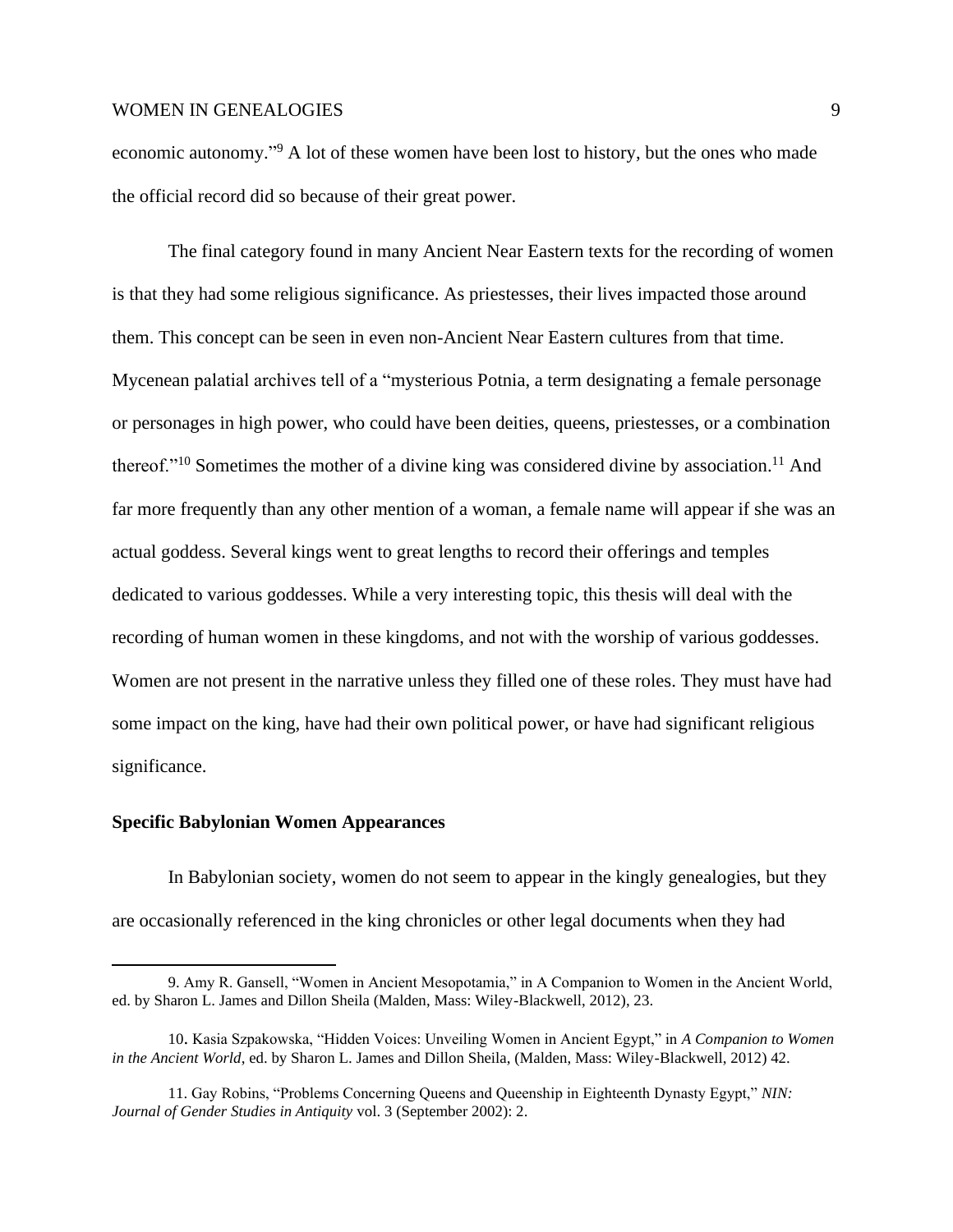significant political power. This can be witnessed in the example of the Babylonia Princess Iltani, a name that appears in a couple texts and seems to belong to at least three different people.<sup>12</sup> While there is not sufficient information to know for sure, it seems that this name does not refer to these women's actual names, but the office they held.<sup>13</sup> The original holder of this office may have been named Iltani, but the research currently "suggests that this is no single 'princess' we are dealing with, nor any series of them, but a class of women under the protection of the Crown, organized in a household possibly eponymous<sup>14</sup> for a long-deceased, original princess."<sup>15</sup> This role possessed some level of power and approval from the king, enough to be mentioned several different times.

Grant Frame's *Rulers of Babylonia: From the Second Dynasty of Isin to the End of Assyrian Domination (1157-612 BC)* goes through the royal inscriptions from Babylon from 1157 BC and continuing throughout the Assyrian Domination in 688 BC. Within these records the primary reference to women is when various kings made sacrifices and dedications to various goddesses. Other than that, there are two references to women. There is a potential reference to "the installation of Nebuchadnezzar's daughter as *entu*-priestess" (a high priestess) which would

- 14. i.e., named after her.
- 15. Richardson, "Goodbye, Princess," 89.

<sup>12.</sup> Richardson, "Goodbye, Princess," 67.

<sup>13.</sup> Pritchard, *Ancient Near Eastern Texts*, 89.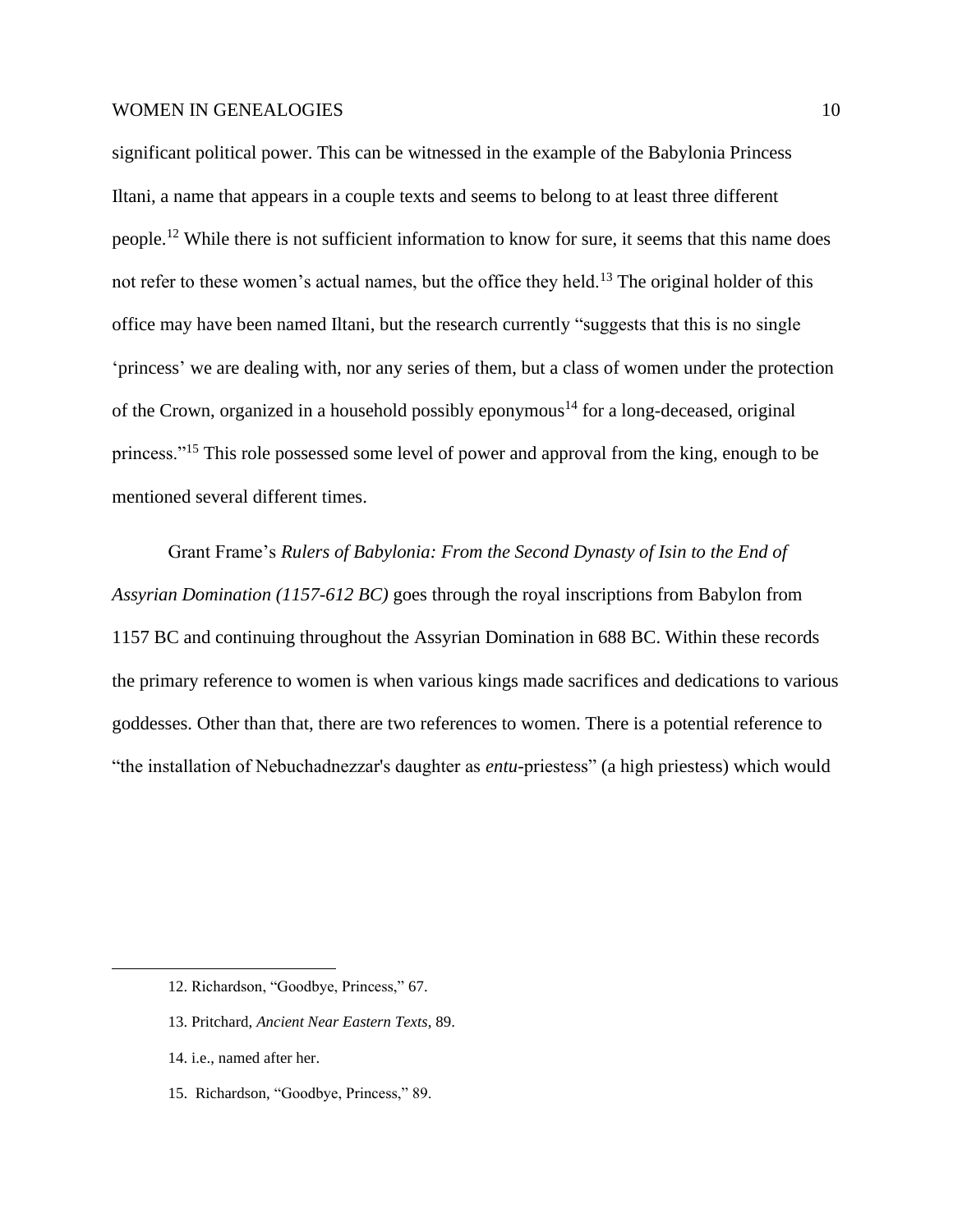have been for Nebuchadnezzar I (reigned 1125-1104 BC).<sup>16</sup> The other mention comes from Nabu-Suma-iskun (760-748 BC), when the text references "his palace women."<sup>17</sup>

# **Specific Assyrian Women Appearances**

The rest of Frame's record shows that the Assyrian King chronicles hold true to the Babylonian pattern. Women are basically invisible. From 688-612, Frame only records one mention of a woman. Samas-suma-ukin (667-648 BC) used the phrase "in the womb of my mother."<sup>18</sup> Similar to the Babylonian records, there is a significant number of goddess dedication passages.

In the Babylonian and Assyrian King Lists, women are never mentioned. The text simply narrates from king to king. In Grayson's *Texts From Cuneiform Sources*, in which he goes through several key Babylonian and Assyrian kingly genealogical texts, female terms appear in the text approximately six times. These chronicles do not list women by name at any point. Six different times throughout the book the word *mother*, *daughter*, or *wife* appears. One of these can be seen in The Esarhaddon Chronicle which says in line 23, "The eighth year: on the sixth day of the month Adar the king's wife died."<sup>19</sup> Once again women appear almost completely absent from the narrative of kingly genealogies, they are only mentioned rarely, never identified by their

<sup>16.</sup> Grant Frame, *Rulers of Babylonia: from the Second Dynasty of Isin to the End of Assyrian Domination (1157-612 BC)* (Toronto, Ontario: University of Toronto Press, 2015), 11.

<sup>17.</sup> Ibid., 117.

<sup>18.</sup> Ibid., 250.

<sup>19.</sup> Grayson, *Text from Cuneiform Sources*, 127.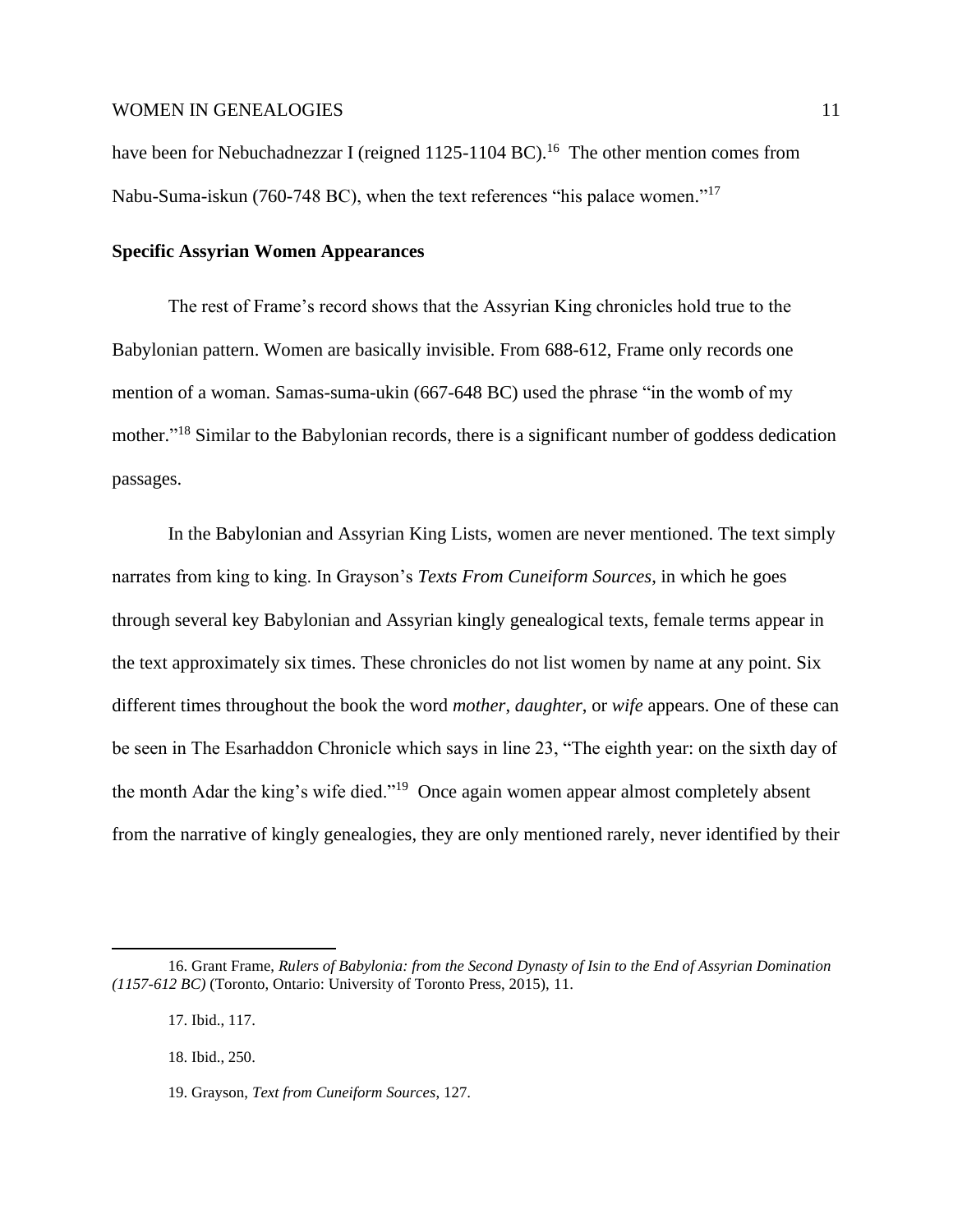name, simply governed by their status in proximity to the most significant male in their life.

They are listed when their existence severely impacted a powerful man.

# **Specific Egyptian Women Appearances**

Although from an earlier time, the records from the 18th dynasty of Egypt deal with women slightly differently. Women were included in some of the kingly records, not because of their political power, but because of their religious significance:

Although it was not known until after her son had become king, the king's mother played the part of the earthly consort of Amun-Ra when he sired the royal heir. At the time of the future king's birth, she might have been only a king's secondary wife. Nevertheless, on her son's accession, the king's mother would be regarded as having received the divine seed at the time of her son's conception, and her role as Amun-Ra's consort equated her with his divine consort Mut, as in graphically shown in a statue of Amenhotep II's mother Mutemwia.<sup>20</sup>

When a new king ascended to the throne, he was considered divine. This meant that (retroactively) his mother had taken on a divine role of giving birth to him. There is also a story about an Egyptian queen seeking a Hittite prince to marry, which is dealt with later in the section on levirate marriage. Queens were seemingly mentioned when they had religious or political power, or some combination of the two.

# **Appearances of Women in the Old Testament Records**

Comparing the biblical texts to Babylonian and Assyrian records yields similarities and differences. Most of the biblical texts fall into the Kingly Chronicles category. The accounts in first and second Kings narrate the significant events in the various kings' rules, while at the same

<sup>20.</sup> Robins, "Problems Concerning Queens," 2.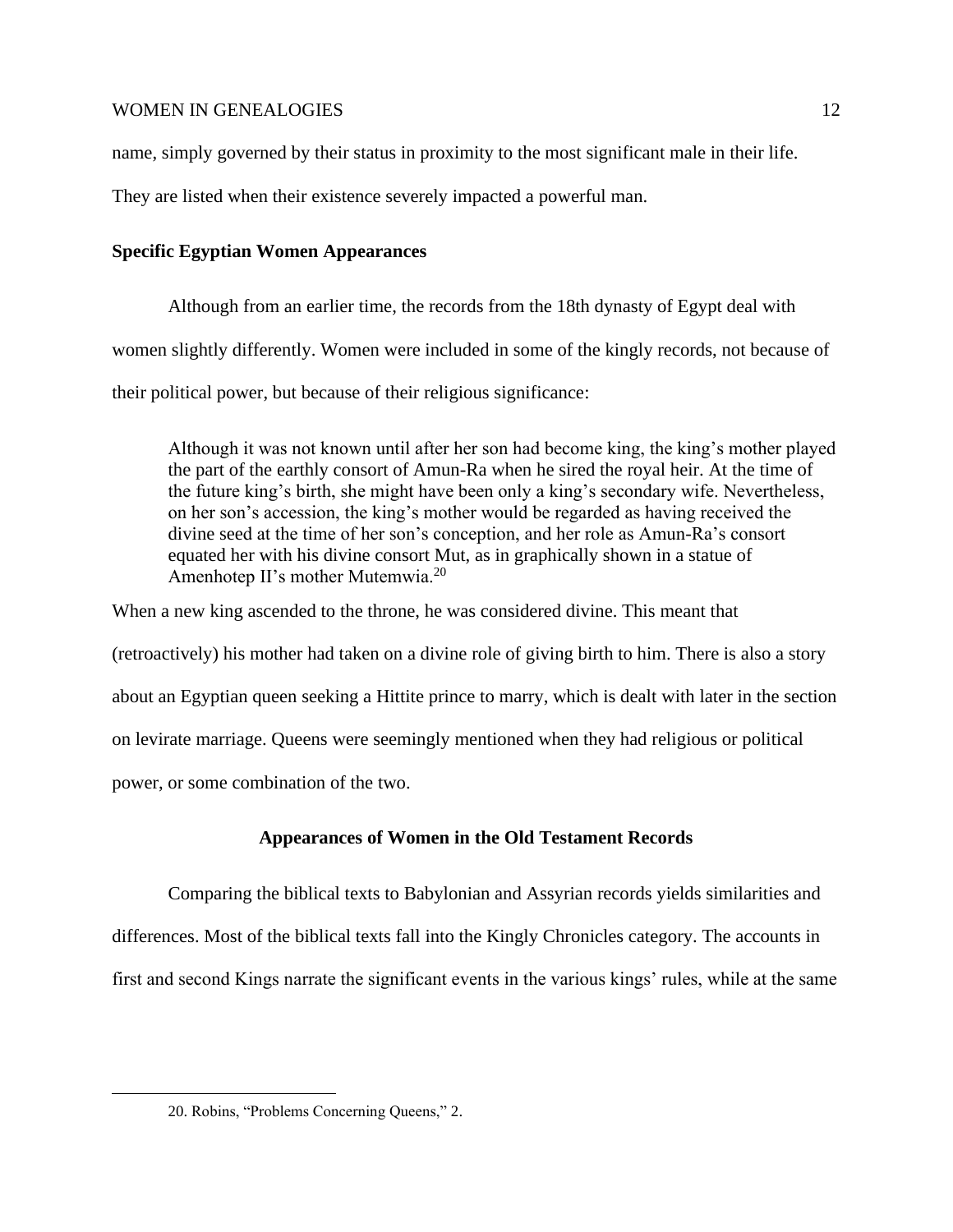time giving a genealogical record whenever a new king rose to power. For example, II Kings 8:25-26 (English Standard Version) tells of Ahaziah's rise to the throne of Judah:

In the twelfth year of Joram the son of Ahab, king of Israel, Ahaziah the son of Jehoram, king of Judah, began to reign. Ahaziah was twenty-two years old when he began to reign, and he reigned one year in Jerusalem. His mother's name was Athaliah; she was a granddaughter of Omri king of Israel.

The books of first and second Chronicles also follow this concept, focusing on the southern kingdom of Judah. However, the beginning of first Chronicles sounds more like a King List than a King Chronicle. The first nine chapters give genealogies of the tribes of Israel, including specific genealogies of David and Saul. David's genealogy specifically became the kingly line; thus, I Chronicles 2 most closely resembles a King List. For example, verses 11-12 (ESV) say, "Nahshon fathered Salmon, Salmon fathered Boaz, Boaz fathered Obed, Obed fathered Jesse" which gives a clear progression from father to son.

The biblical texts are full of women, a lot of them with recorded names. It is common to hear about the well-known matriarchs: Sarah, Rebekah, and Rachel, but there are so many other women in the text as well. Within the first fourteen books of the Bible, there are 85 different genealogical records. Some of them are full genealogies, some of them are simply the succession of one king to another. Of those 85, six have female words without a name (mother, wife, "and daughters", etc.), for example Genesis 5, I Chronicles 4:24-43 or II Chronicles 21:1-7. Thirtyfive of the genealogies have no mention of women at all. Many of these are the succession lines of the kings of Israel. And 44 of the 85 genealogies have one or more women listed by name. It is often the name of a wife of someone, particularly if the man had more than one wife. Sometimes a sister is listed, and occasionally daughters are listed as well (full list of passages and names in Appendix A). Examples of this are found all over. Exodus 6:20 (ESV) says,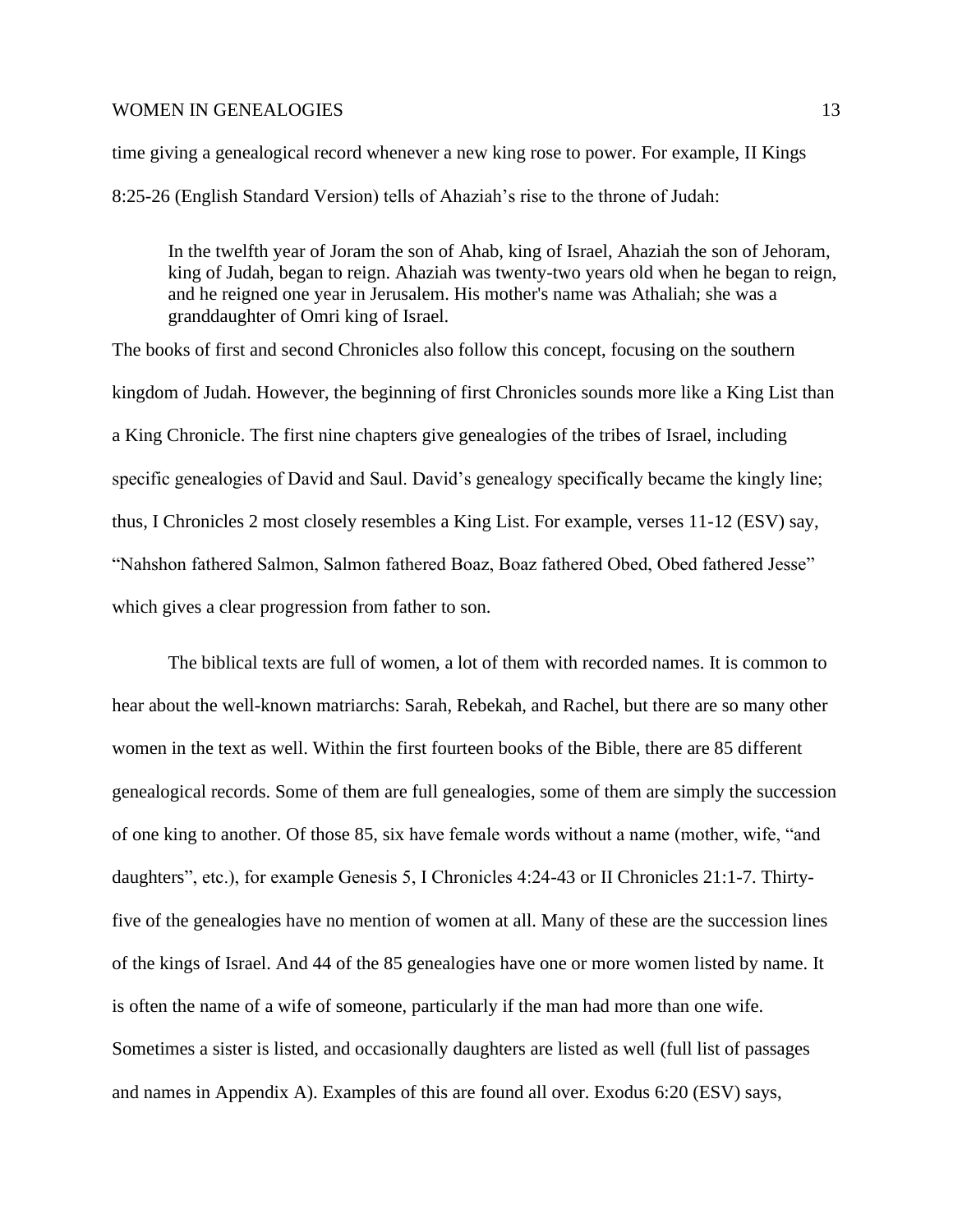"Amram took as his wife Jochebed his father's sister, and she bore him Aaron and Moses, the years of the life of Amram being 137 years." The book of Kings, with the exception of King David, Jehoram, and Ahaz, records the name of every mother of the kings of Judah. To list a few: "His mother's name was Jehoaddin of Jerusalem" (II Kings 14:2b, ESV); "His mother's name was Jecoliah of Jerusalem" (II Kings 15:2b, ESV); "His mother's name was Jerusha the daughter of Zadok" (II Kings 15:33b, ESV); etc. II Chronicles 22:10-12 even narrates when Athaliah, the mother of King Ahaziah, took over the throne for six years after her son died.

In the Kingly List in II Chronicles 2, which gives David's genealogy, only one woman is mentioned by name between Israel and David: Tamar. I Chronicles 2:3-5 (ESV) says, "The sons of Judah: Er, Onan and Shelah; these three Bath-shua the Canaanite bore to him. Now Er, Judah's firstborn, was evil in the sight of the Lord, and he put him to death. His daughter-in-law Tamar also bore him Perez and Zerah. Judah had five sons in all. The sons of Perez: Hezron and Hamul." (Bath-shua is not the name of Judah's first wife, but the transliteration of the words daughter (Bath) and Shua, meaning the daughter of Shua.) In this genealogy Tamar is specifically named to clarify which woman was Perez's mother. Tamar and several other women like her point to an emphasis on matrilineal descent. Of the 85 kingly records found in the Old Testament, over half of them include women. This is not a few exceptions, but a consistent pattern. Women are a part of the story. Over and over again, the authors of the texts chose to include women in the narrative, even Gentile women.

#### **Levirate Marriage Examples**

Tamar's story deals with the concept of levirate marriage. Levirate marriage was the custom of a widow marrying her husband's brother. This was practiced by the Hittities, Hurrians,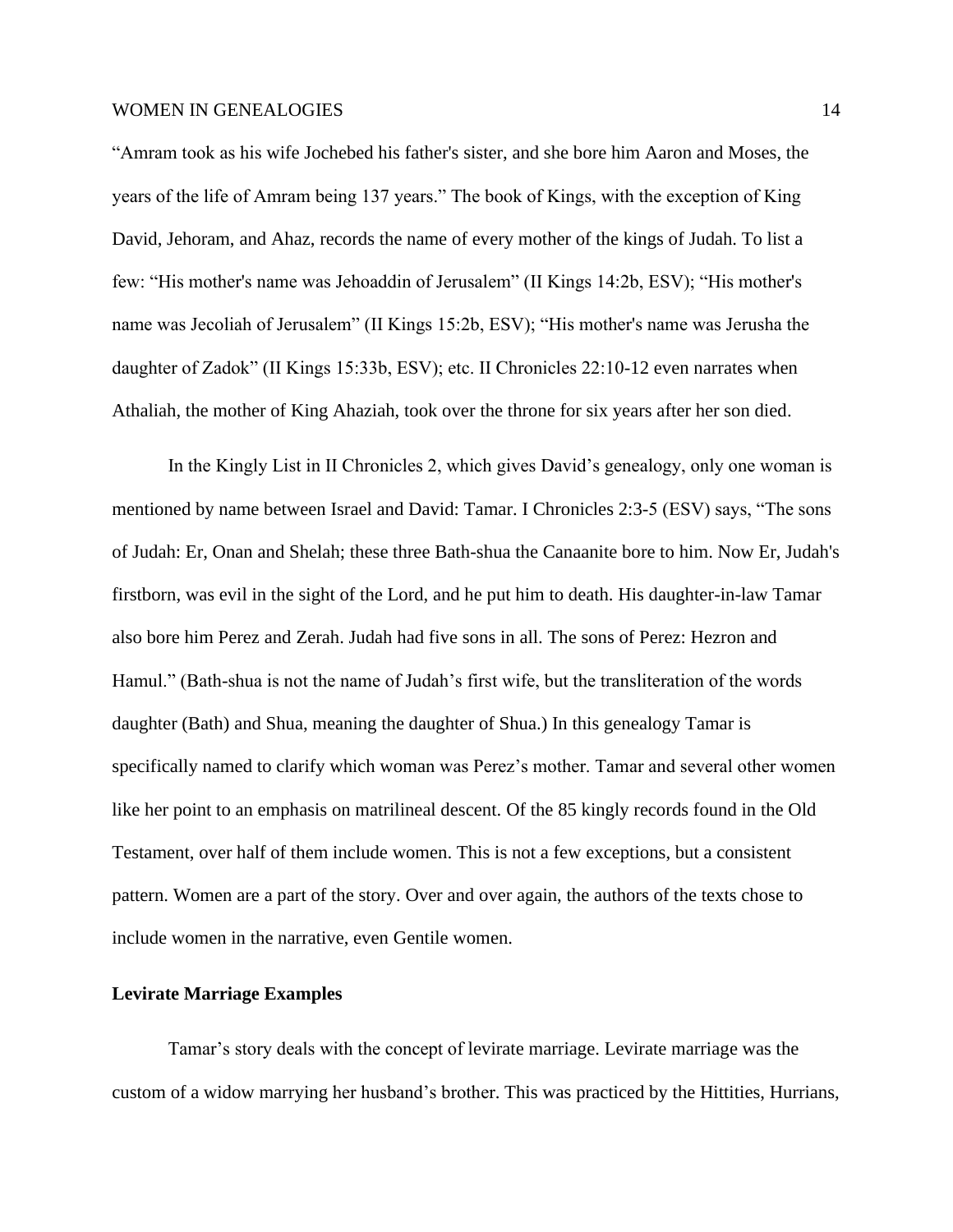Assyrians, Canaanites, and Israelites; Deuteronomy 25:5-10 gives specific instructions about this process. <sup>21</sup> Verses 5-6 (ESV):

If brothers dwell together, and one of them dies and has no son, the wife of the dead man shall not be married outside the family to a stranger. Her husband's brother shall go in to her and take her as his wife and perform the duty of a husband's brother to her. And the first son whom she bears shall succeed to the name of his dead brother, that his name may not be blotted out of Israel.

If a man died without having any sons to pass his name onto, his wife was to be married to his brother and the first son from their union would carry on the first husband's name. Examples of this can be seen in the Old Testament (Ruth) and in surrounding cultures. This ability to continue the family line is one of the few tools that women had: "Women are depicted as being actors with the ability to marshal the resources to protect themselves. They are characters of significance. Even levirate marriage, often the subject of scorn in critiques of the Bible, is depicted as desired by women in the Bible."<sup>22</sup> In the case of the levirate marriage, it was more important who the mother of the child was then who the father was. The woman was the connecting link to the family line through her late husband. In ancient Israel, this again points to some form of combined matrilinear/patrilinear descent.

However, this concept is not only found in ancient Israel. An example of levirate marriage might be witnessed in a Hittite record, dealing with the Queen of Egypt. Sometime during the 1300s BC the Queen of Egypt sent a letter to the King of the Hittites, saying that her husband had died, and she is without sons.<sup>23</sup> This made her eligible for the levirate marriage, in

<sup>21.</sup> Marten Stol, *Women in the Ancient Near East* (Berlin, Boston: De Gruyter, 2016), 296.

<sup>22.</sup> Pamela Barmash, "Biblical and Ancient Near Eastern Law," *Religion Compass* 12, no. 5-6 (2018): e12262-n/a.

<sup>23.</sup> Pritchard, *Ancient Near Eastern Texts*, 319.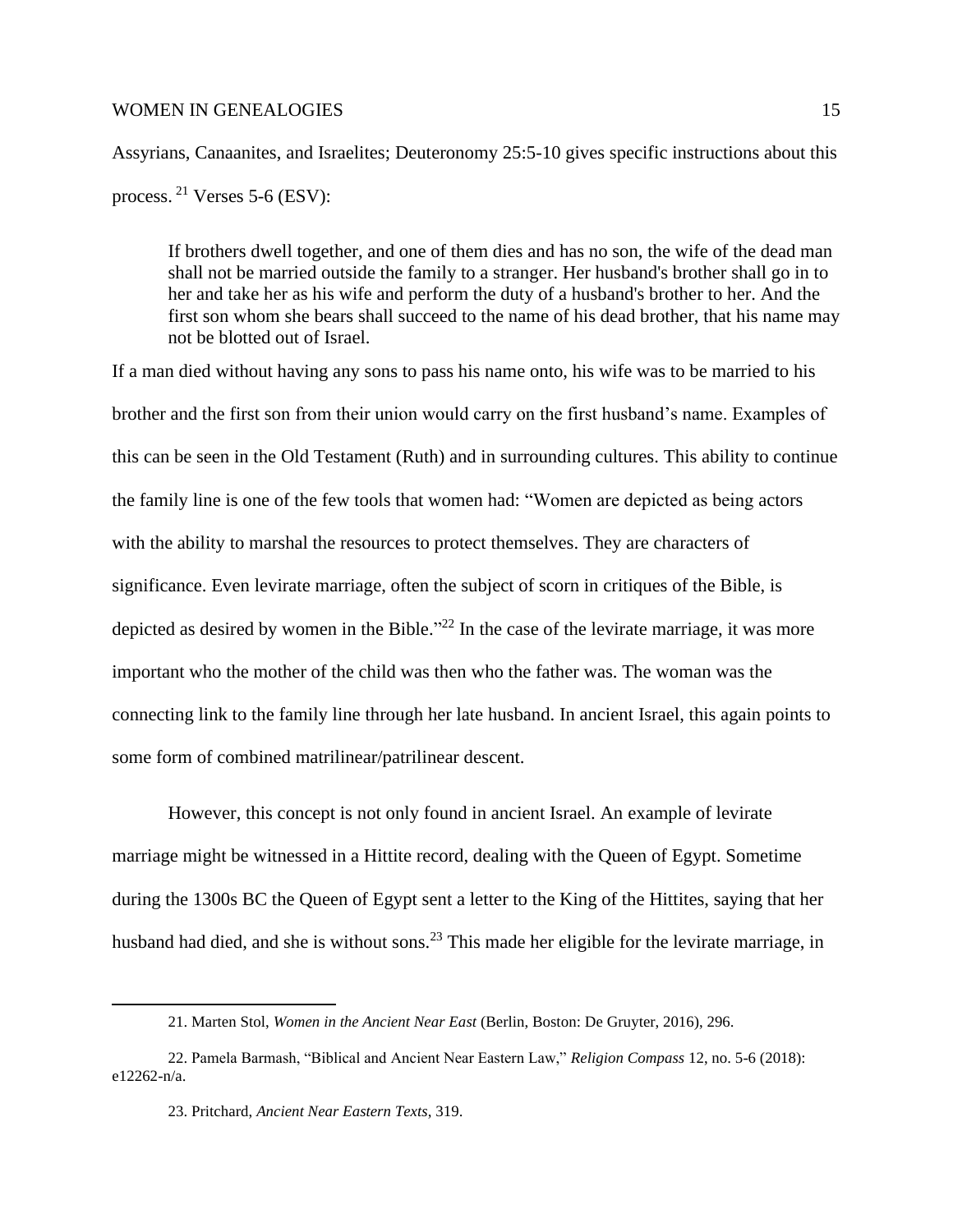order to carry on the kingly line (even more so if the kings of Egypt are considered divine). The Queen has heard that the King of the Hittites has a great many sons and requested that he send one to be her king. In the midst of their back and forth and discussions, there is no mention of the kingdom of Egypt coming under Hittite rule. It is clear that this prince would join the Queen's family and that their children would be the Egyptian heirs to the throne. He would enjoy the privileges of being king, and the previous (dead) king would receive heirs to carry on the dynasty. Unfortunately, while the Hittite King eventually agreed to send one of his sons, the prince never became king. After all the debate and headache, he ended up being murdered on the way to his new throne. $24$ 

Another example of this concept can be seen in the Middle Assyrian Laws, which were found on clay tablets and translated by Theophile J. Meek.<sup>25</sup> The tablets are "from the time of Tiglathpileser in the 12th century BC, but the laws on them may go back to the 15th century."<sup>26</sup> This specific rule spells out Assyrian levirate marriage:

[If], while a woman is still living in her father's house, her husband died and she has sons [she shall live where she chooses in] a house of theirs. [If] she has no [son, her father-inlaw shall marry her to the son] of his choice...or if he wishes he may give her in marriage to her father-in-law. If her husband and her father-in-law are both dead and she has no son, she becomes a widow; she may go where she wishes. $27$ 

27. Ibid., 182.

<sup>24.</sup> Pritchard, *Ancient Near Eastern Texts*, 319.

<sup>25.</sup> Ibid., 180.

<sup>26</sup>. Ibid.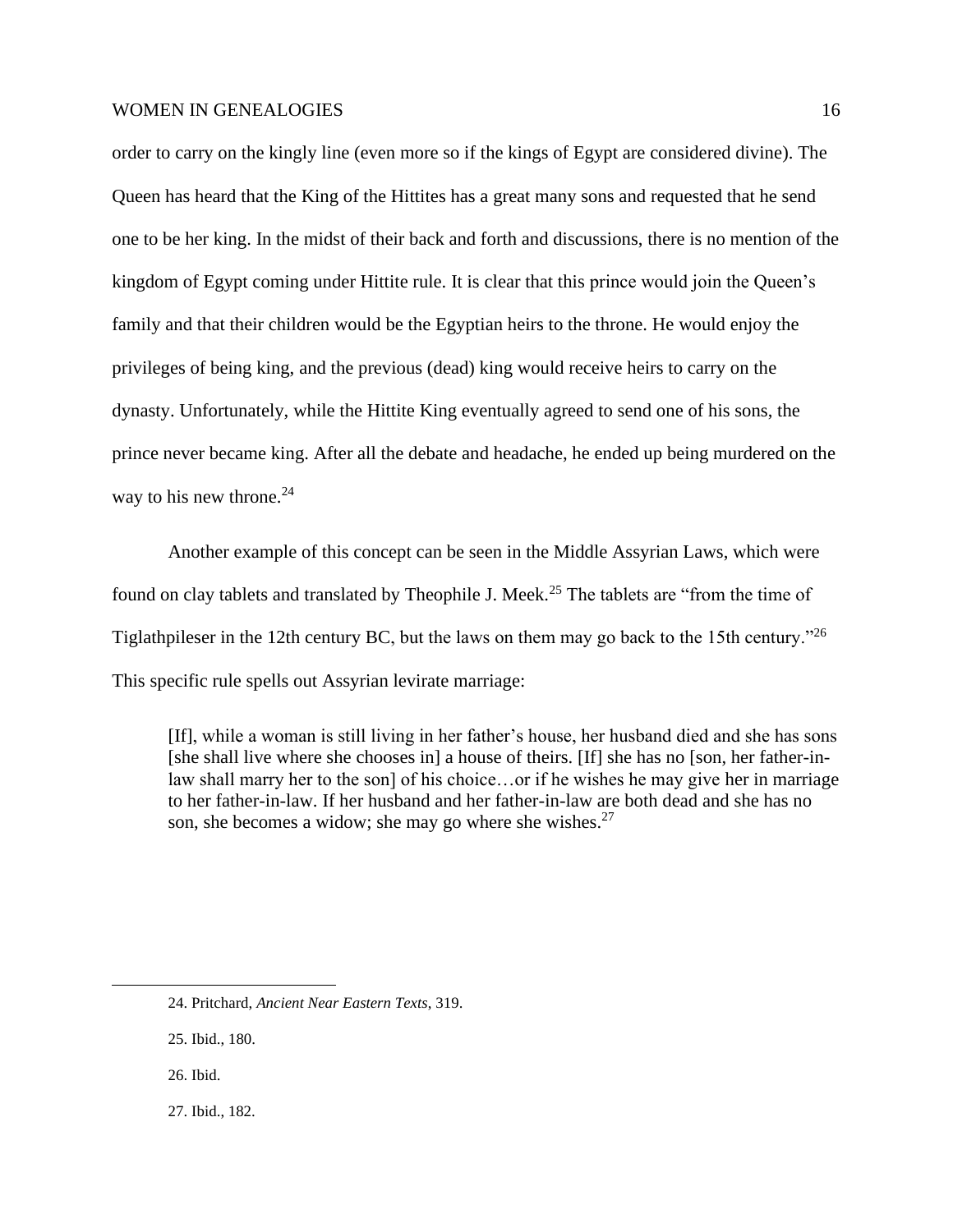Not only an example of the concept of levirate marriage in surrounding cultures, this rule actually sheds some more light on the story of Tamar and Judah, as it is not her deceased husband's brother she conceives with, but her father-in-law.

## **Tamar's Story**

In Genesis 38, Judah, Jacob's son, has left his family, married an unnamed Canaanite woman, and had three sons: Er, Onan, and Shelah. He marries his eldest son, Er, to Tamar, who is likely also a Canaanite woman. However, Er was sinful, and God killed him. Following the tradition of levirate marriage, Judah tells his second son, Onan, to marry Tamar and give his dead brother an heir. Selfishly wanting to have more of his father's inheritance, Onan sins by avoiding the fulfillment his duty (through *coitus interruptus* or by spilling his semen on the ground), and God kills him too. Judah sends Tamar back to her family, under the pretense that he will marry her to his youngest son one day, but having lost two sons, he believed she was dangerous and would cause the death of his youngest son as well. Judah does not fulfill his word to Tamar, so she takes matters into her own hands. Her dead husband still does not have an heir. The Hebrew texts switches from Tamar being passively acted upon, to acting herself: "She suddenly races into rapid, purposeful action, expressed in a detonating series of verbs: in verse 14 she quickly takes off, covers, wraps herself, sit down at the strategic location, and after…there is another chain of four verbs to indicate her brisk resumption of her former role and attire."<sup>28</sup> Once Judah's first wife has died, she meets Judah in the city of Enaim; he thinks she is a prostitute; they have sex; and she becomes pregnant. As a promise of payment, Tamar kept

<sup>28.</sup> Robert Alter, *The Art of Biblical Narrative* (New York: Basic Books, 2011), 8.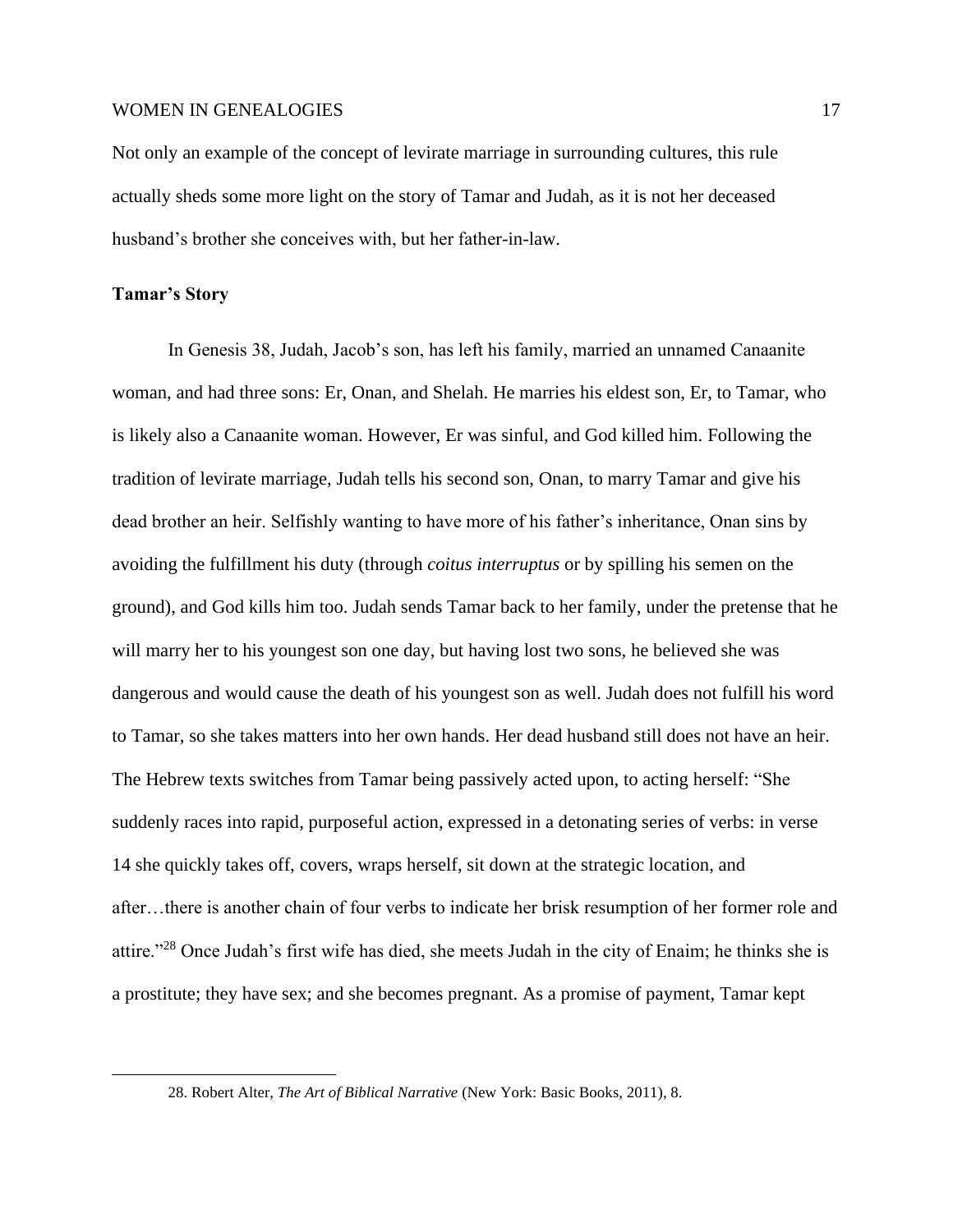Judah's signet, cord, and staff. When her pregnancy is revealed, Judah seeks to have her punished for her prostitution. Tamar shows him his own pledges, and he knows the twins are his own. In verse 26 (ESV), Judah understands what has happened and says, "She is more righteous than I, since I did not give her to my son Shelah." The text seems to back this up. God had no hesitation to kill Tamar's sinful husbands when they violated their roles and responsibilities, but Tamar does not meet this same end. The Lord strikes Onan down for his refusal to do his part to continue the family line of God's people. Tamar's sin is forgiven because she does it in order to continue the line. The divine verdict is seen in that Tamar's first-born, Perez, becomes an ancestor of King David.

Often Tamar is seen as an unfortunate biblical character. But the biblical text does not try to conceal or hide this part of the messianic line. Her story is clearly seen as part of the bigger picture of Genesis. The word she uses to ask Judah to identify his symbols is the same word Judah used when convincing his father of Joseph's death. Tamar is calling Judah out for more than just his sin against her. The text also subtly contrasts her to Potipher's wife, as they are both seen as seducers. But while Tamar is justified, Potipher's wife is foiled: "Tamar's subversion of the social hierarchy is all the more striking, therefore, when placed in relief by Genesis 39. Tamar is portrayed as a sympathetic character." <sup>29</sup> Tamar is one of several women who did whatever they needed to do to continue to the family line. This one goal seems to excuse a multitude of potential wrong. Tamar fought to continue the family line by any means. And through her relationship with Judah, the messianic line was continued (Genesis 49:10).

<sup>29.</sup> Peter Bekins, "Tamar and Joseph in Genesis 38 and 39," *Journal for the Study of the Old Testament* 40, no. 4 (June 2016).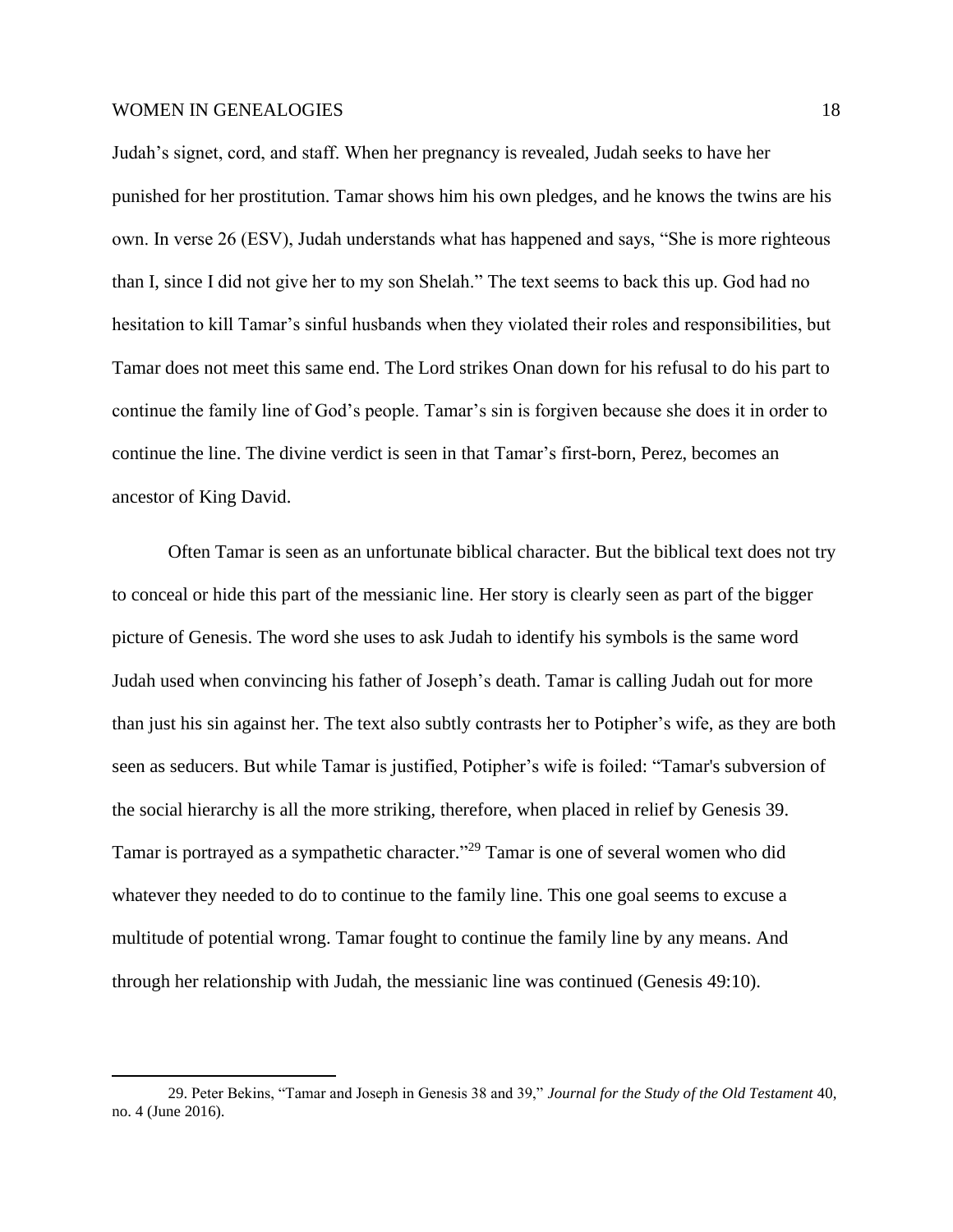# **Ruth's Story**

The concept of the levirate marriage is also on full display in the story of Ruth. Ruth herself is another ancestor of David, and while she does not appear in the kingly genealogy in I Chronicles 2, she is listed in the Matthew genealogy. Also, as an ancestor of King David, her story can serve (as will be explained later) as a piece of political propaganda and thus is a part, if somewhat indirectly, of the kingly records.

The story of Ruth begins when Naomi, her husband, and two sons immigrate to Moab to avoid the famine in Bethlehem. Her sons get married (one of them to Ruth). Naomi's husband dies and then so do her two sons. Out of options and without a male protector, Naomi decides to head back to Bethlehem. Her daughter-in-law wins the stubborn contest and convinces Naomi to let her join her and, in the process, delivers an extremely popular commitment speech. There, "fate" leads Ruth to glean in the field of Boaz, a relative of her deceased husband. Upon discovering their good fortune in finding such a godly relative, Ruth and Naomi come up with a plan. After Boaz has returned from celebrating, Ruth goes to him in the darkness and lies at his feet. In contrast to Judah, Boaz knows who she is and takes all the proper steps to secure her as his wife. This simple romance story contains much information about the cultural customs and expectations. Interestingly, their child is considered Naomi's son. Ruth 4:17 (ESV) says, "And the women of the neighborhood gave him a name, saying, 'A son has been born to Naomi.' They named him Obed. He was the father of Jesse, the father of David." The book of Ruth ends with a direct genealogy from Perez (son of Tamar and Judah) to David.

The book of Ruth mentions Tamar and Judah in the blessing said over Boaz. Chapter 4 verse 12 (ESV) says, "and may your house be like the house of Perez, whom Tamar bore to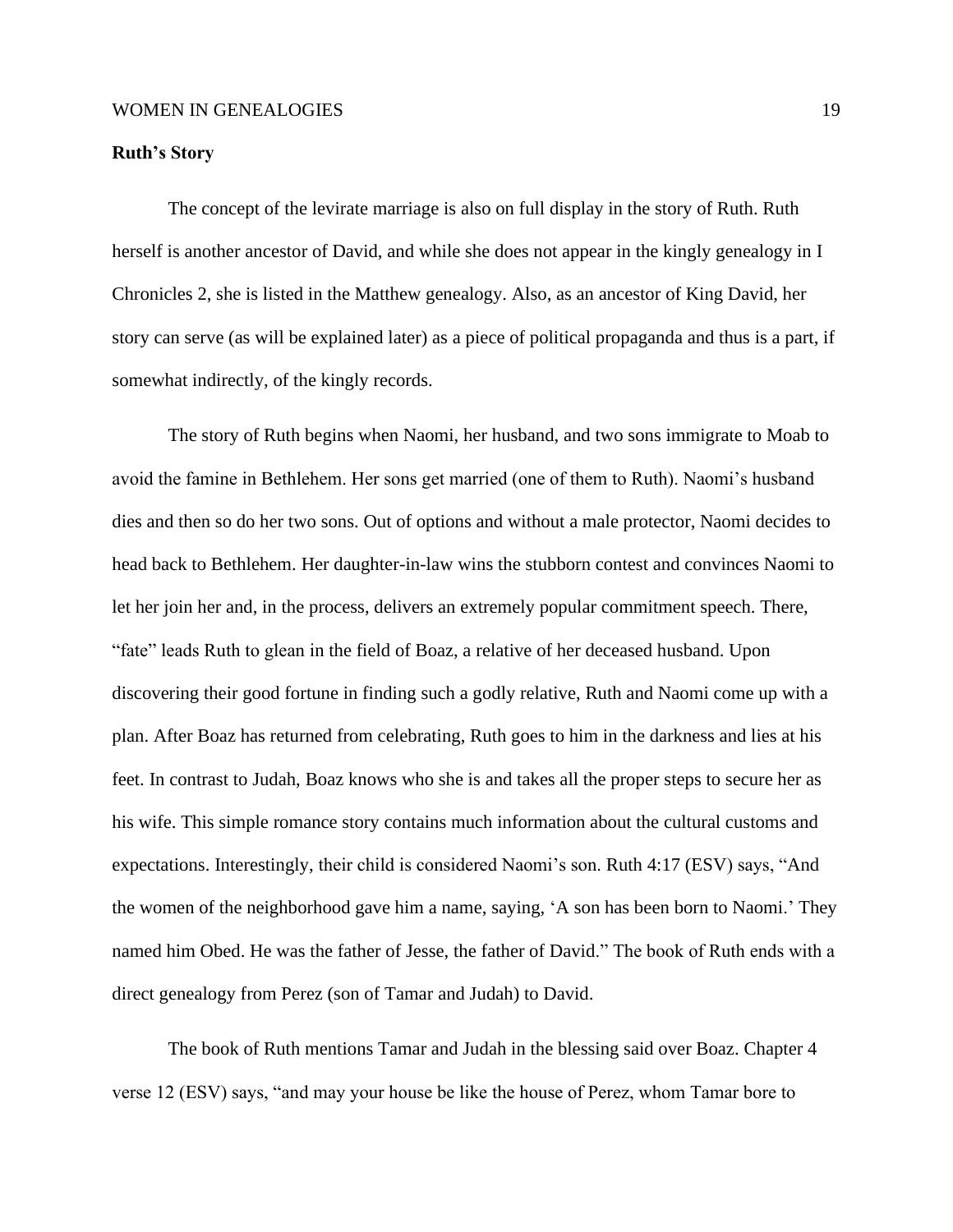Judah, because of the offspring that the Lord will give you by this young woman." The text is making a direct link from Jacob to Tamar and Judah to Perez to Boaz and then to David. This is a very political connection:

One can identify a political motive for leading all the blood lines to David. King David is first male king of Judah (David's tribe) and then, seven and a half years later, he is accepted as king of norther Israel (Jacob's legacy), too. Among his conquests are the Aramean states (descendants of Abraham's brother Nahor), the Edomites (descendants of Jacob's brother Esau), and the Ammonites and Moabites (the sons of Lot, the son of Abraham's brother Haran). David in his person, therefore, incorporates the various peoples he governs. Their blood runs in his veins. He is the one person who can legitimately reign over them all…Ruth's position in David's genealogy brings the Ammonites and Moabites under his imperial claim.<sup>30</sup>

Ruth's story is a very political one, giving King David another people group to rule over as part

of his bloodline. She also continues the pattern of women stepping forward and out of their

traditional roles to continue to the family line.

Ruth and Tamar are both foreign women who entered into this kingly line through the

levirate marriage tradition. Their stories are an interesting combination of women using their

available cultural power in order to continue their families:

Tamar and Ruth achieve the high status of biblical heroines, thanks to their voluntary and active support of the patriarchal institution of the levirate, which insures the patrilineage of a deceased husband…But the biblical narrative is careful not to establish too close a link between the interests of patriarchy and woman's sacrifice. On the contrary, the heroine's motivation is normally shown to be self-seeking. Both Ruth and Tamar are shown to fight for their own benefit and security.<sup>31</sup>

Ruth and Tamar both show extreme persistence. But as evidenced time and time again

throughout the Biblical story, whether with Tamar, Jacob, or Esther, God likes to work with

people of resolve. Once again, Ruth seems to fit this pattern of women violating cultural customs

<sup>30.</sup> Alice, Bach, *Women in the Hebrew Bible: A Reader* (New York: Routledge, 1999), 216.

<sup>31.</sup> Ibid., 135.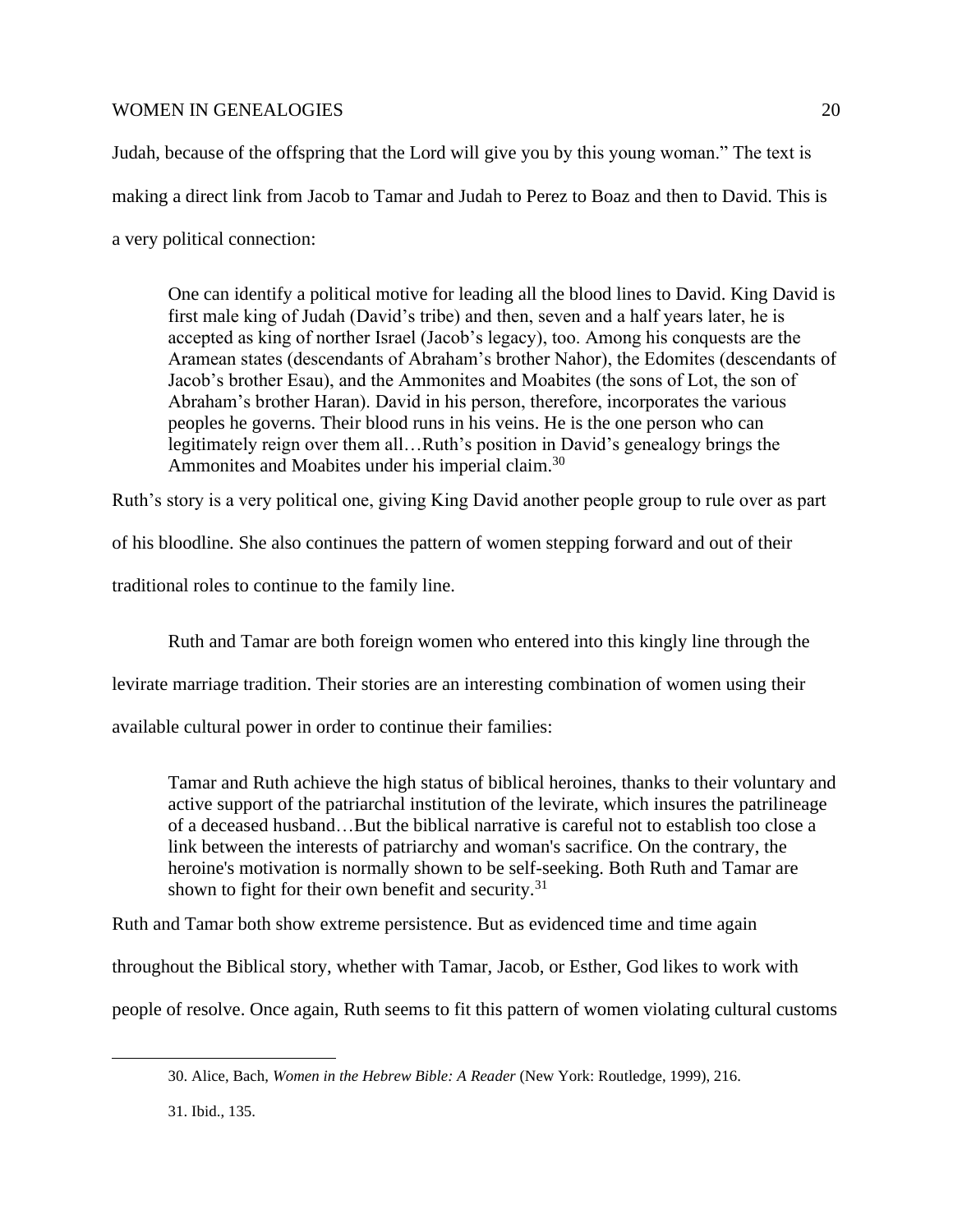and/or moral laws in order to fulfill the higher calling of continuing the family line. There's one last example to examine.

## **Bathsheba's Story**

Bathsheba was another queen within this Davidic line. From David's perspective, her pregnancy and subsequently becoming a widow, is a great sin and the child dies for it. It also is somehow linked with the raping of ten of David's concubines (II Samuel 12:11 and 16:22). But Bathsheba seems to escape this condemnation that David receives. Now whether that is because she had very little say in the manner, or she manipulated the circumstances in order to fulfill her main cultural role (having children), the text does not say:

But Bathsheba avoids the sexual autonomy forbidden women. She acts in deference and submission to male authority. Bathsheba's purification before— and especially after the act reinforces the ethical aspect of the encounter for her. Female-initiated seduction (viz. Ruth) or adultery (see Tamar [Gen. 38.13-26]) may be textually regarded as righteous if the action answers to a good cause— and for a biblical woman, that cause is procreation.<sup>32</sup>

And from this continued union, the David Kingly line is continued to Solomon. The text tells us

that David had many wives, but Bathsheba mothered the successor to the throne. Solomon

became king not only by being the son of David, but also by being the son of Bathsheba.

## **Matrilinear Descent**

So why are these women and so many like them, listed in the genealogies and kingly records? Some of them had political power. Bathsheba is definitely seen to be exercising her political power in Solomon's ascension to the throne. And several of the other mentions of

<sup>32.</sup> Lillian R. Klein, "Bathsheba Revealed," in *A Feminist Companion to Samuel and Kings*, ed. Athalya Brenner-Idan and Athalya Brenner (Sheffield, England: Sheffield Academic Press, 2000), 53.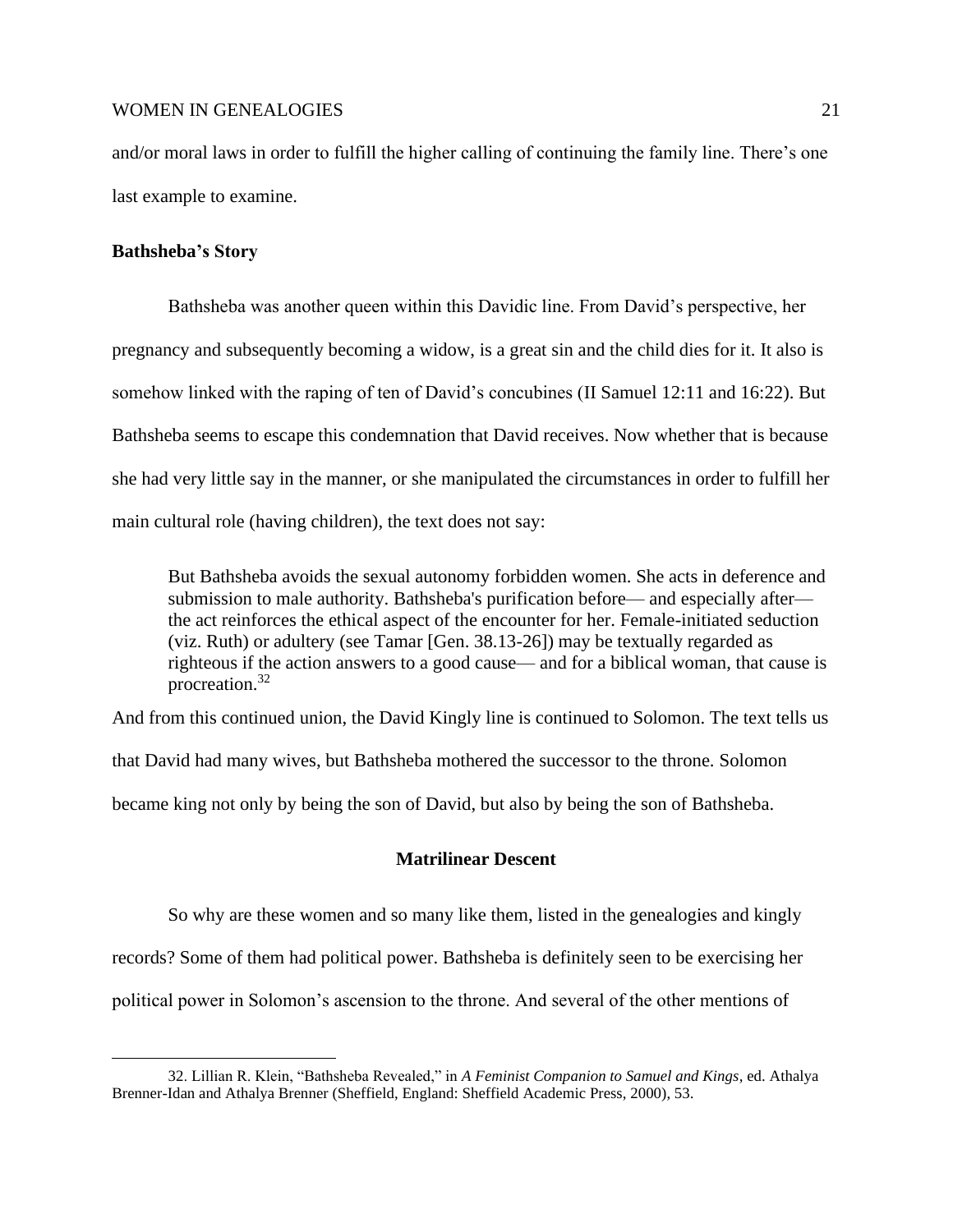women can be explained in this way. Mahlah, Noah, Hoglah, Milcah, and Tirzah (the daughters of Zelophehad) are certainly mentioned because of the political impact of their request to receive their deceased father's inheritance: "The nature of their request emphasizes their father's posterity, not personal advantage. Moses takes the matter before YHWH and YHWH sides with the daughters, granting their request. A law is formulated stipulating that in the event of a man having no son his daughter is to inherit."<sup>33</sup> Like many other cases, this is because the Lord is kind and just. He takes care of the widow and the orphan and instructs His people to do the same. But political power alone does not seem to be enough of a reason for the patterned narrative of including women. Women like Tamer, Ruth, Bathsheba, and others were recorded because of the impact of matrilinear descent on the kingdom of Israel. According to tradition, Ancient Israel was a patriarchal society, and this is reflected in the genealogies, but there are too many examples of female influence to support a strictly patrilinear society. The evidence points to the importance of matrilinear descent.

The only similar occurrence of non-strictly patrilinear descent is potentially seen in the nation of Elam, with very limited documentation:

the succession hierarchy of power in Elam was not based on a simple patriarchal lineage, nor was it based on a simple matrilineal or simple brother-brother line. A brother-sister relationship was also strong, firm, and important. We cannot find an exact term to categorize this order of succession. What is clear, however, is that daughters and sisters held an important position in Elamite society.<sup>34</sup>

<sup>33.</sup> Johanna Stiebert, *Fathers and Daughters in the Hebrew Bible* (Oxford: Oxford University Press, 2013), 29.

<sup>34.</sup> Eiko Matsuchima, "Women in Elamite Royal Inscriptions: Some observations," in *The Role of Women in Work and Society in the Ancient Near East*, ed. by Brigitte Lion and Cécile Michel, (Boston, Massachusetts: De Gruyter, 2016), 425.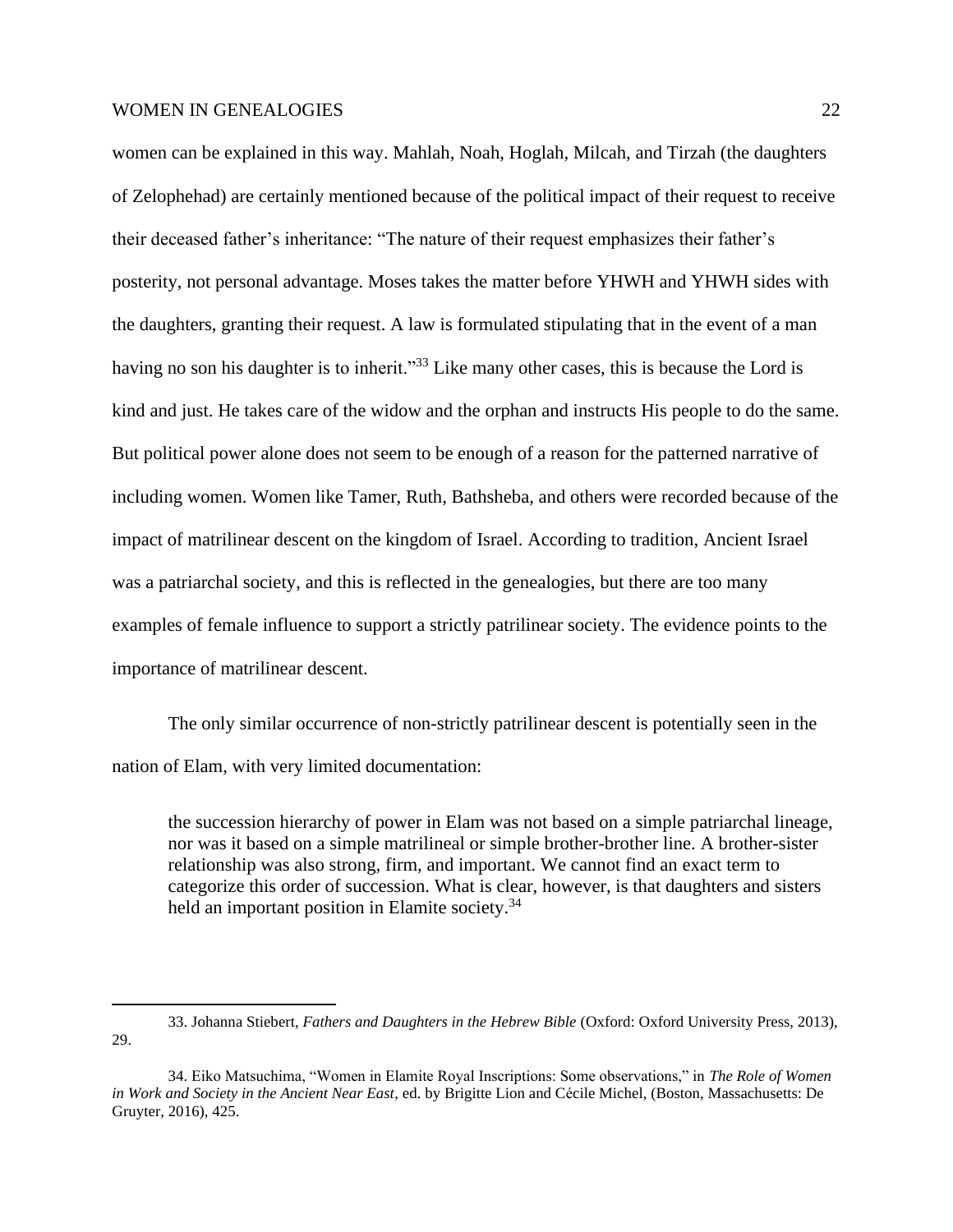So, while not common, the possibility of Israel utilizing some form of matrilinear descent is not a ridiculous claim.

Matrilinear descent within Ancient Israel does not take away from the patriarchal lineage but adds another layer to the family of God. Matrilinear descent, in this case, means that within a family where a man had multiple wives, those wives started separate mini-clans under the larger group of their husband. The significance of the mother's identity goes back before Tamar and Judah. Culturally, children who were from the same father, but different mothers were not considered siblings. Only those who had come from the same mother were true siblings. Examples of this can be seen throughout the text: in Sarah and Abraham being related but still married, in the inheritance fight between Isaac and Ishmael, in Lot's family, in Jacob's children being divided by mother, in Tamar and Amnon.

Isaac and Ishmael were both children of Abraham, but Isaac, Sarah's son, inherited God's promises. Hagar's son, Ishmael, does not. In fact, these two sons of the same man started completely different people groups. The determining factor in these clans was not their father, but their mother. God made it very clear that the children of promise must come from Abraham and Sarah. Sarah was an essential character in this line. God chose to show His miraculous power through her. No other woman could be the mother of this society. With Rachel, Leah, Bilhah, and Zilpah, the text is always clear about the identity of each son's mother. It mattered. While their sons stayed within the same people group, they bunched together as descendants of their various mothers. Simeon and Levi, the full brothers of Dinah, are the ones who avenge her after she was raped. Later, David's daughter Tamar was raped by her own half-brother Amnon. In II Samuel 13, there is clearly a distinction between full and half siblings, which was very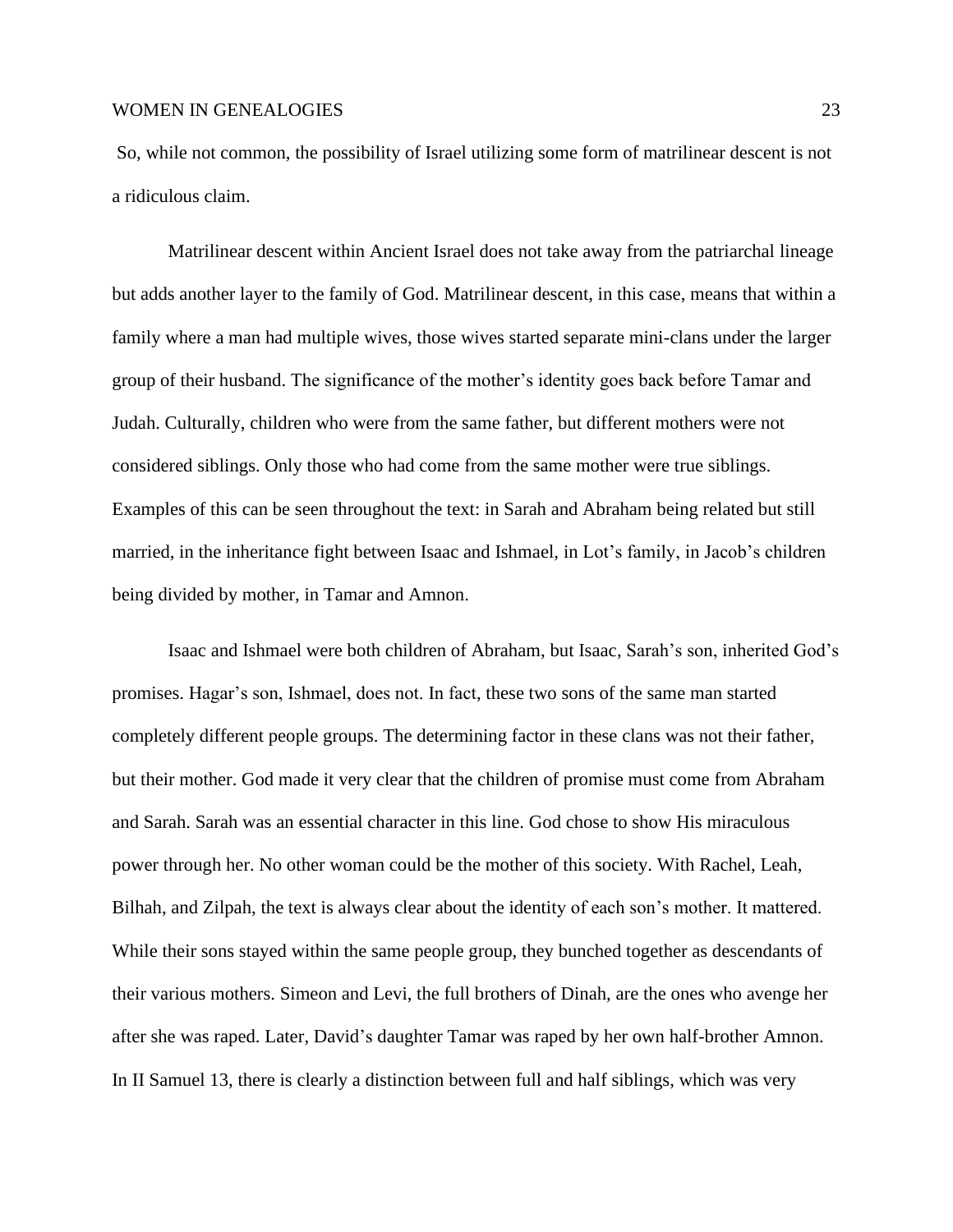political in the fight for the throne. Matrilinear descent impacted who one could marry and who one was related to. After the destruction of Sodom and Gomorrah in Genesis 19, Lot's two unnamed daughters get their father drunk and rape him to continue the family line. According to a matrilineal society, while Lot's daughters would have considered Lot to be technically their father, their primary identity was tied to their mother.<sup>35</sup> If this was their viewpoint, their relationship with their mother was the more culturally significant one. The child born to the oldest one started the Moabites, while the son born to the other started the Ammonites. Once again, children from one man and two different women started completely separate people groups. They were separate from God's people because of their rebellion but separate from one another because of their mothers. If there was a clear distinction between children from the same father but from different mothers, then some significant part of a person's identity was in who their mother was.

Even Eve can add another piece to this puzzle. In Genesis 3, God is talking to the serpent, and He gives the well-known prophecy of the coming One. Saying in verse 15 (ESV), "I will put enmity between you and the woman, and between your offspring and her offspring; he shall bruise your head, and you shall bruise his heel." This enmity and fighting is between Eve and the serpent, but also between the serpent's offspring and Eve's offspring. The Hebrew utilizes a feminine ending on the word offspring. These descendants were not simply from Adam. They were Eve's. If this passage is prophesying about the coming of Christ, then one of the first ways Christ is ever described is as an offspring of Eve. The first conversation in the Bible dealing with

<sup>35.</sup> Savina Teubal, *Sarah the Priestess: The First Matriarch of Genesis* (Athens, Ohio: Ohio University Press, 1984), 54.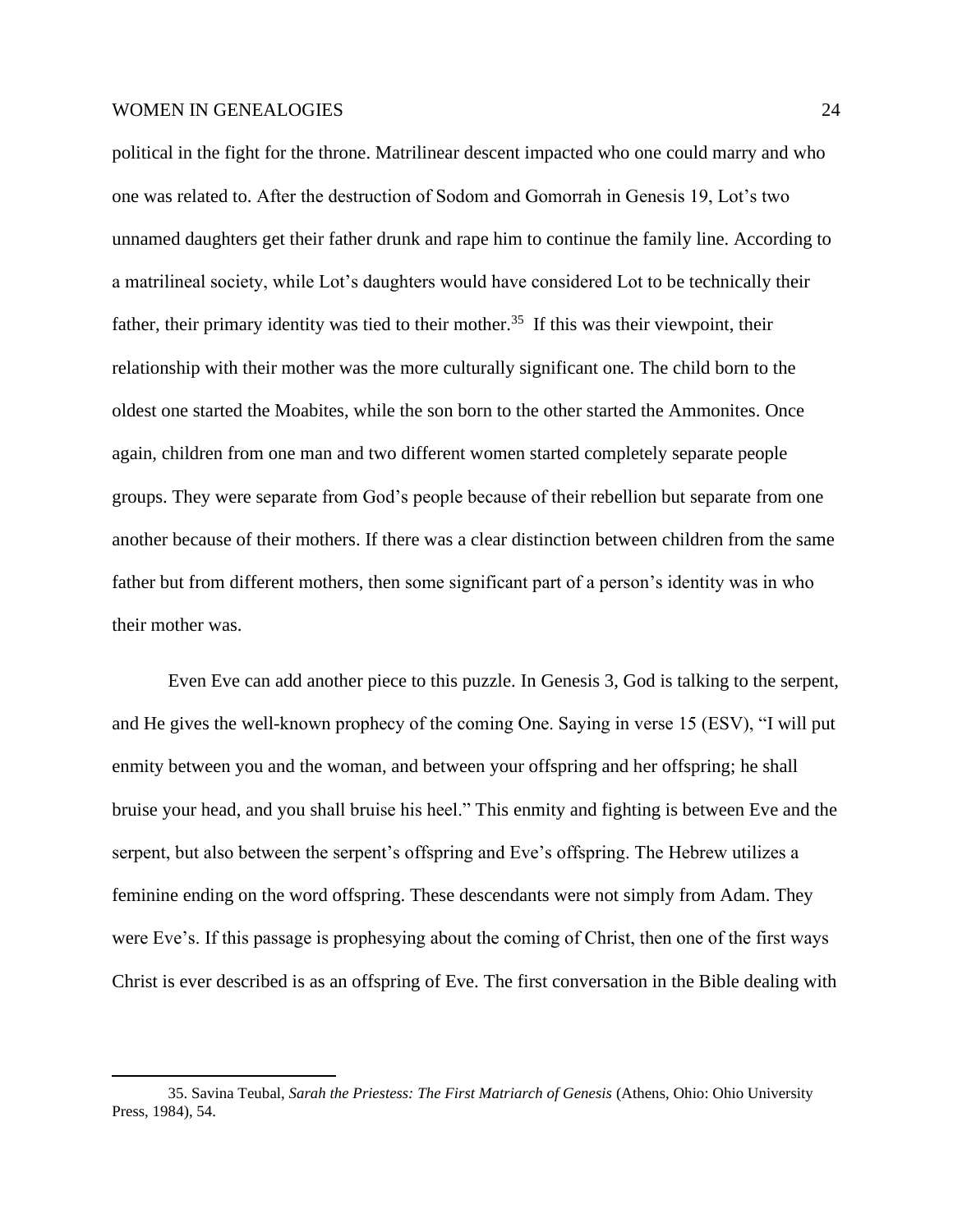descent deals with matriarchal descent. This is because God is happy to bring about the salvation of His people through both men and women.

#### **Implications of Matrilinear Descent**

The theory that multiple women of the same husband started separate family lines can help explain all the mothers listed for the kings of Judah and several other times women are listed in the kingly records. Many of the times when women are named it is because a man had more than one wife (Genesis 36:2-3; I Chronicles 8; II Chronicles 11, etc.). The text is always clear about which children came from each woman. With the kings of Judah, it is likely that each king took more than one wife. This practice was forbidden by the Torah in Deuteronomy 17:17, but was commonly observed as many alliances with other nations included marrying one of their princesses. Since each king had more than one wife, the kingly line needed to remain clear. Establishing the mother of each subsequent king clarified the continuation of the Davidic line. This is seen not only in the line of David, but in genealogies throughout the Old Testament that reference women. The primary way a woman was listed was as a wife, in most cases of a man who had many wives. And in these cases, the text lays out which children came from which woman. All this points back to Tamar's inclusion in David's genealogy. She is listed because, as a different woman than Judah's wife, she started a new family line, the line that would be the Davidic one. God used her actions and fulfillment of the law to bring about the greatest king of Israel and all his descendants. She influenced not only the Davidic line, but the Messianic line. God's use of women and His individual care for them created a society that was fundamentally different from the surrounding cultures.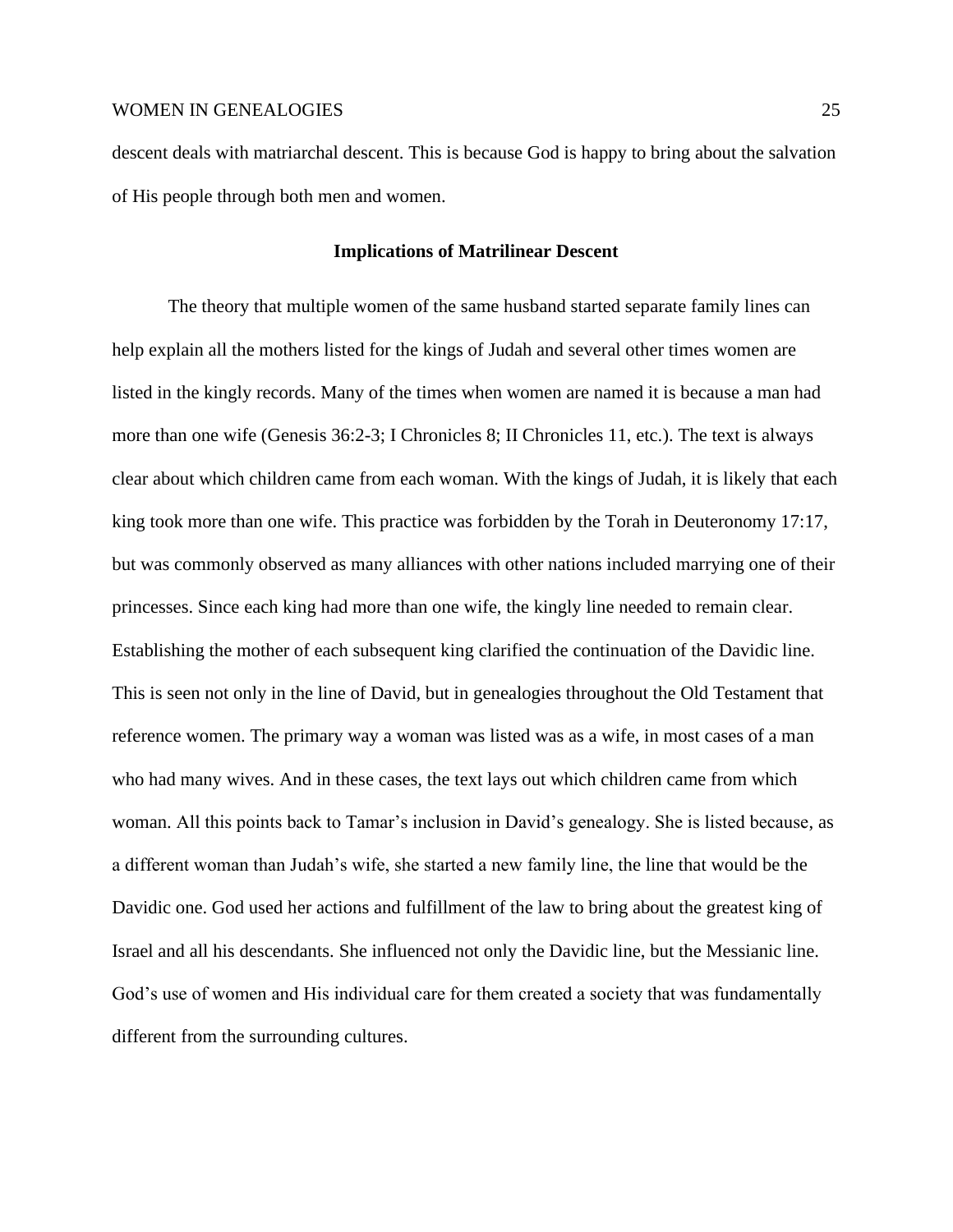A society that utilizes matrilinear descent is not a patriarchal society. As previously discussed, in order to be truly patriarchal, a society must follow a strict patriarchal descent. Ancient Israel did not do this. Family lines and descendants were determined by both parents. In the case of levirate marriage, the mom was the distinguishing factor in terms of family line and descent. Ancient Israel was different from the cultures around them not simply because of their religion, but because their society was structured differently. Because of this, Ancient Israel was not a patriarchal society. Now, the next question is to what degree. Ancient Israel certainly had many elements of a patriarchal society and there is more discussion and research to be done. The conclusion of this research is that it cannot be by definition a complete patriarchal society, simply based on the presence of matrilinear descent.

The reason for this separation from the surrounding cultures can be traced back to the beginning of the nation of Israel. God called Abraham and Sarah out from their people and their country to be set apart, to be different. He then gave them the promise of descendants, descendants who would bless the nations. This promise continues to Judah. To David, God gave the promise that his descendant would reign on the throne forever. The Messiah was to be of this family line. As keepers of this promise, God's people became keepers of their family lines. And within that, they recorded women. Because if this Messiah was to come through God's people, then they needed to keep track. Focusing on both parents for genealogical identity was born out of the promise of salvation.

The two earliest examples of this society are the Genesis 3 passage with Eve and the requirement of Sarah for the child of promise. Both of these were specifically from God. The promise about "her descendant" was spoken by God. The Lord was very clear that He was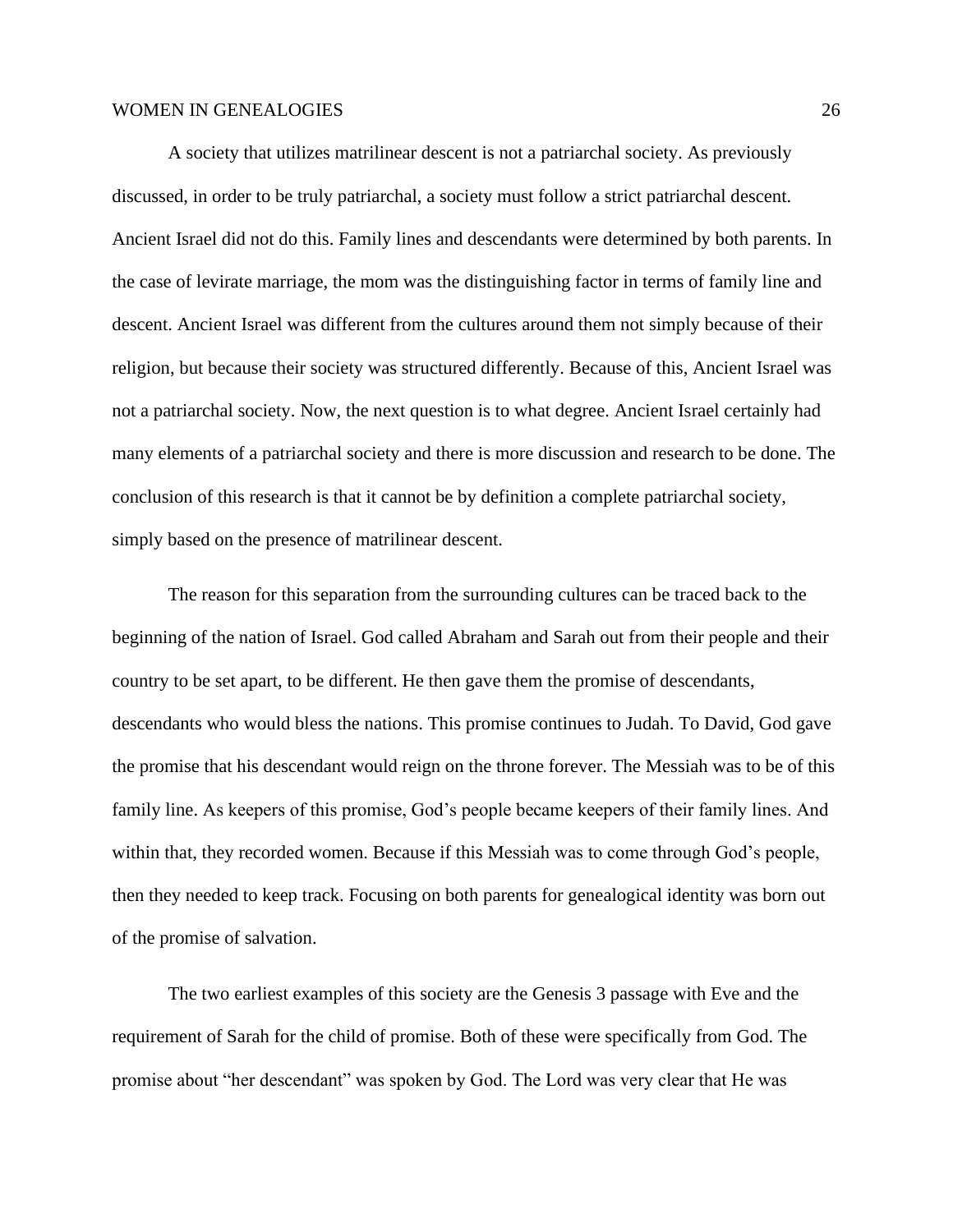continuing the family of promise through Sarah. Even the levirate marriage custom was given by God through Moses. This element of Israeli society, this matrilinear focus, was instituted by God. It was then continued through His people in the King lists.

Tamar's inclusion in David's ancestry affected more than the kingly records. Christian theology also claims Tamar as an ancestor of Jesus, listing her in Matthew 1 along with Ruth, Rahab, Bathsheba, and Mary. Tamar starts off this list of women, as the first woman included in the Davidic line who came from outside the chosen family. Sarah, Rebekah, and Leah were all from Abraham's tribe. Tamar, who most likely came from the Canaanites, sets up a beautiful pattern of God's people bringing others in, which is reflected in Rahab, Ruth, and Bathsheba as well.

# **Conclusion**

The biblical texts stand out from the Babylonian and Assyrian texts because of its inclusion and naming of women. It gives a picture into a culture where women had certain rights and responsibilities. A culture where women had the power to start separate family lines and were included in Kingly Chronicles. And a culture where it mattered who your mom was is a culture that utilizes some form of matrilinear descent. Women are present and create this trackable lineage because God uses both men and women as part of His plans. Ancient Israel was different because they had been set apart by God to be a holy people. This is the why behind female inclusion and matrilinear descent. It is there because God loves all of His children. This should impact how genealogies in the Bible are read and viewed. It should also shed light into the cultural customs of these stories and give the reader a deeper comprehension of how God views women and works with them. Tamar's story gives light to an integral part of Ancient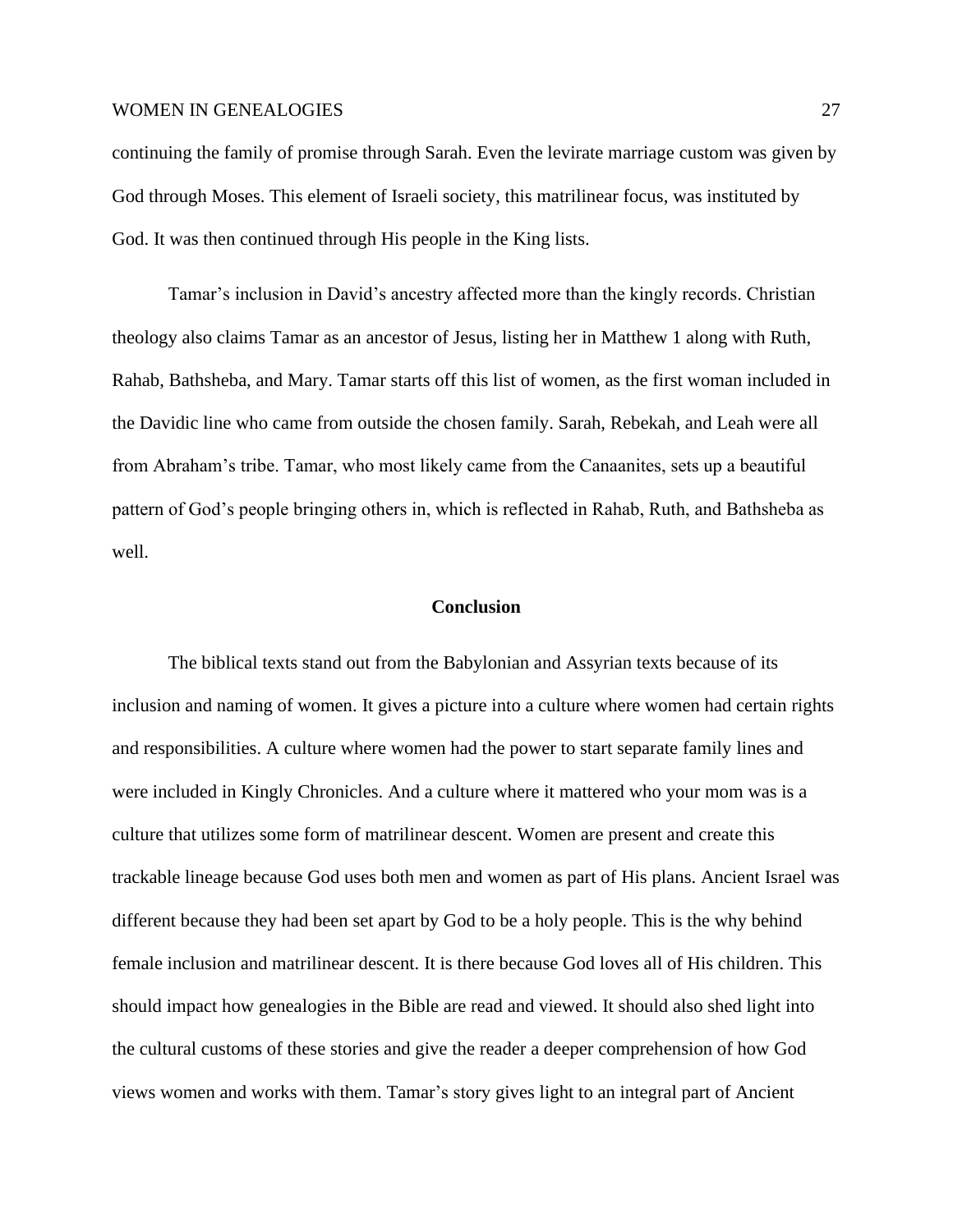Israel society. Tamar is a mother of the Messianic line, along with Sarah, Rebekah, Leah, Rahab, Ruth, Bathsheba, and so many more (full list in Appendix B).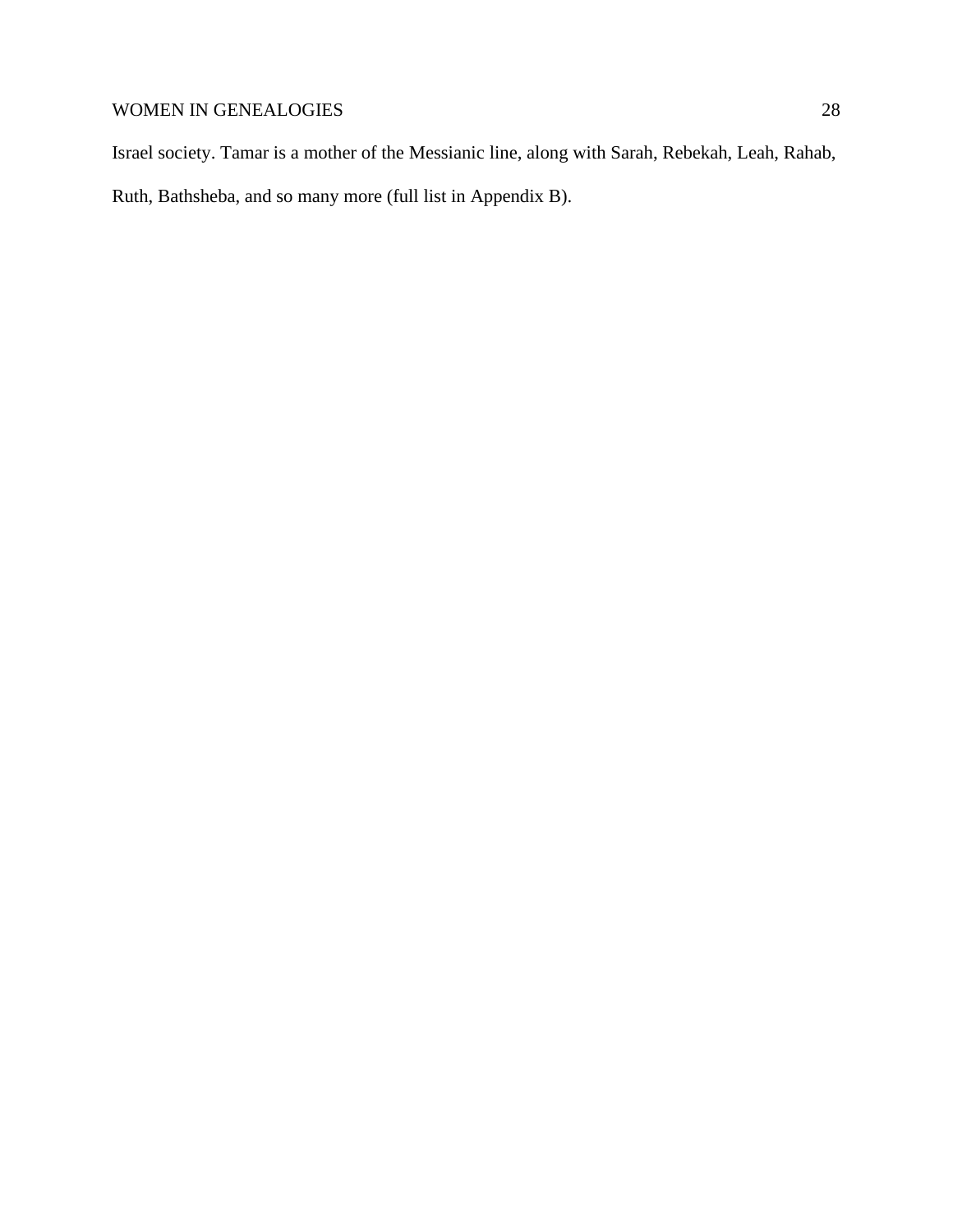## **Bibliography**

Alter, Robert. *The Art of Biblical Narrative*. New York: Basic Books, 2011.

- Bach, Alice. *Women in the Hebrew Bible: A Reader*. New York: Routledge, 1999.
- Barmash, Pamela. "Biblical and Ancient Near Eastern Law." *Religion Compass* 12, no. 5-6 (2018): e12262-n/a.
- Bekins, Peter. "Tamar and Joseph in Genesis 38 and 39." *Journal for the Study of the Old Testament* 40, no. 4 (June 2016): 375–97.
- Dorsey, David A. *The Literary Structure of the Old Testament: A Commentary on Genesis— Malachi.* Grand Rapids, MI: Baker Academic, 1999.
- Frame, Grant. *Rulers of Babylonia: from the Second Dynasty of Isin to the End of Assyrian Domination (1157-612 BC)*. Toronto, Ontario: University of Toronto Press, 2015.
- Gansell, Amy R. "Women in Ancient Mesopotamia." In *A Companion to Women in the Ancient World*, edited by Sharon L. James and Dillon Sheila, 11-24. Malden, MA: Wiley-Blackwell, 2012.
- Grayson, A. K. *Text from Cuneiform Sources*. Locust Valley, NY: J. J. Augustin, vol. 5. (1975).
- Klein, Lillian R. "Bathsheba Revealed." In *A Feminist Companion to Samuel and Kings*, edited by Athalya Brenner-Idan and Athalya Brenner, 47-64. Sheffield, England: Sheffield Academic Press, 2000.
- Matsuchima, Eiko. "Women in Elamite Royal Inscriptions: Some observations." In *The Role of Women in Work and Society in the Ancient Near East*, edited by Brigitte Lion and Cécile Michel, 416-418. Boston, MA: De Gruyter, 2016.
- Nowicki, Stefan. "ANE Today—202007—Women in Early Mesopotamian Royal Inscriptions." *American Society of Overseas Research (ASOR)*. Last modified July 22, 2020. Accessed September 14, 2021. https://www.asor.org/anetoday/2020/07/women-mesopotamiainscriptions.
- Pritchard, J. B. (Ed.). *Ancient Near Eastern Texts Relating to the Old Testament with Supplement*. Princeton, NJ: Princeton University Press, 1978.
- Richardson, Seth. "Goodbye, Princess: Iltani and the DUMU.MUNUS LUGAL." *Journal of Cuneiform Studies* 69, vol. 1 (2017): 67–108.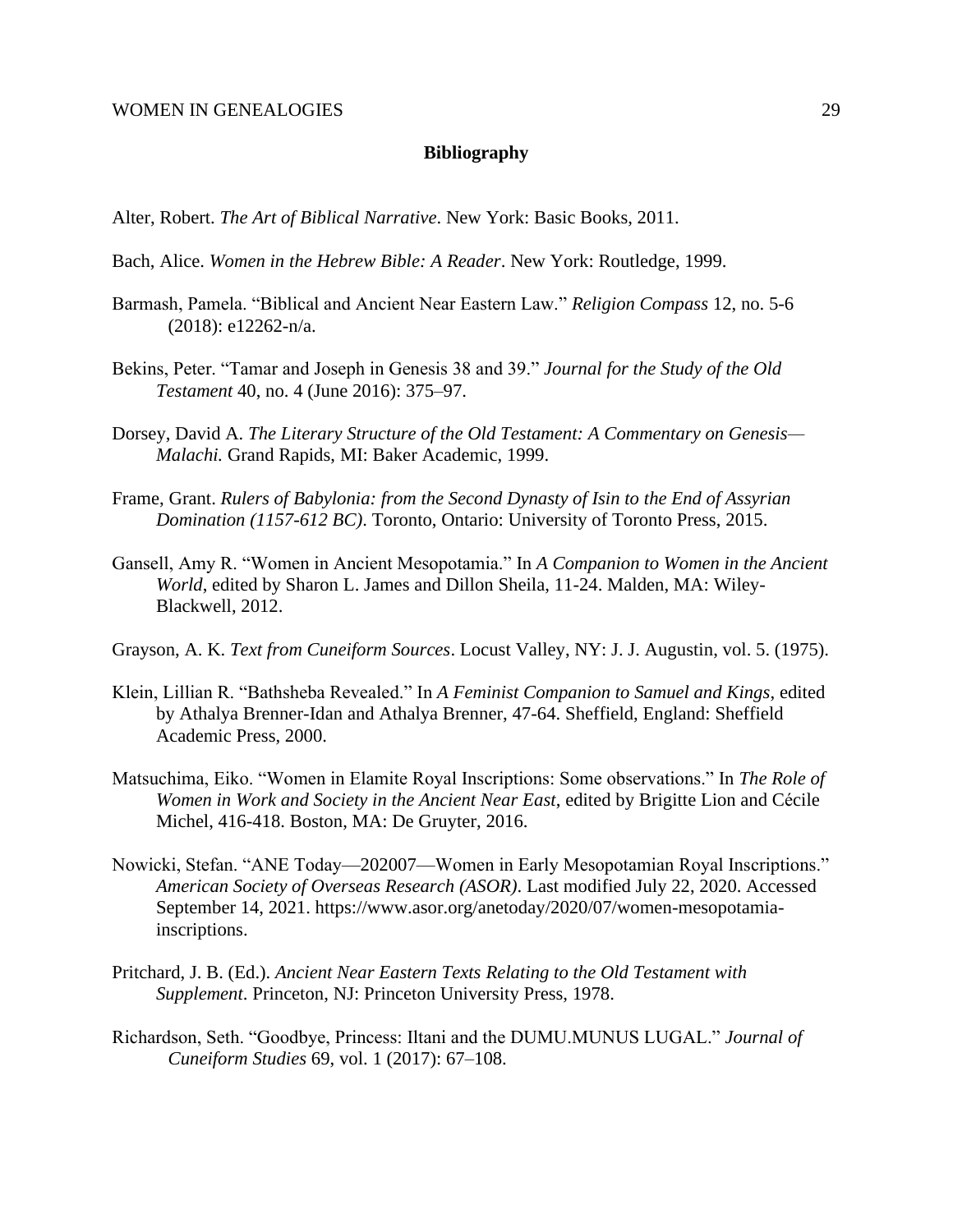- Robins, Gay. "Problems Concerning Queens and Queenship in Eighteenth Dynasty Egypt." *NIN: Journal of Gender Studies in Antiquity*, vol. 3 (September 2002): 25–31.
- Schmidt, Uta. "Center or Fringe? Positioning the Wife of Jeroboam (1 King 14:1-18)." In *A Feminist Companion to Samuel and Kings*, edited by Athalya Brenner-Idan and Athalya Brenner, 86-97. Sheffield, England: Sheffield Academic Press, 2000.
- Steinmann, Andrew E., and Longman, III, Tremper. *Genesis: An Introduction and Commentary*. Westmont: InterVarsity Press, 2019.
- Stiebert, Johanna. *Fathers and Daughters in the Hebrew Bible*. Oxford: Oxford University Press, 2013.
- Stol, M. *Women in the Ancient Near East*. Berlin, Boston: De Gruyter, 2016.
- Szpakowska, Kasia. "Hidden Voices: Unveiling Women in Ancient Egypt." In *A Companion to Women in the Ancient World*, edited by Sharon L. James and Dillon Sheila, 25-37. Malden, MA: Wiley-Blackwell, 2012.
- Teubal, Savina J. (1984). *Sarah the Priestess: The First Matriarch of Genesis*. Athens, Ohio: Ohio University Press.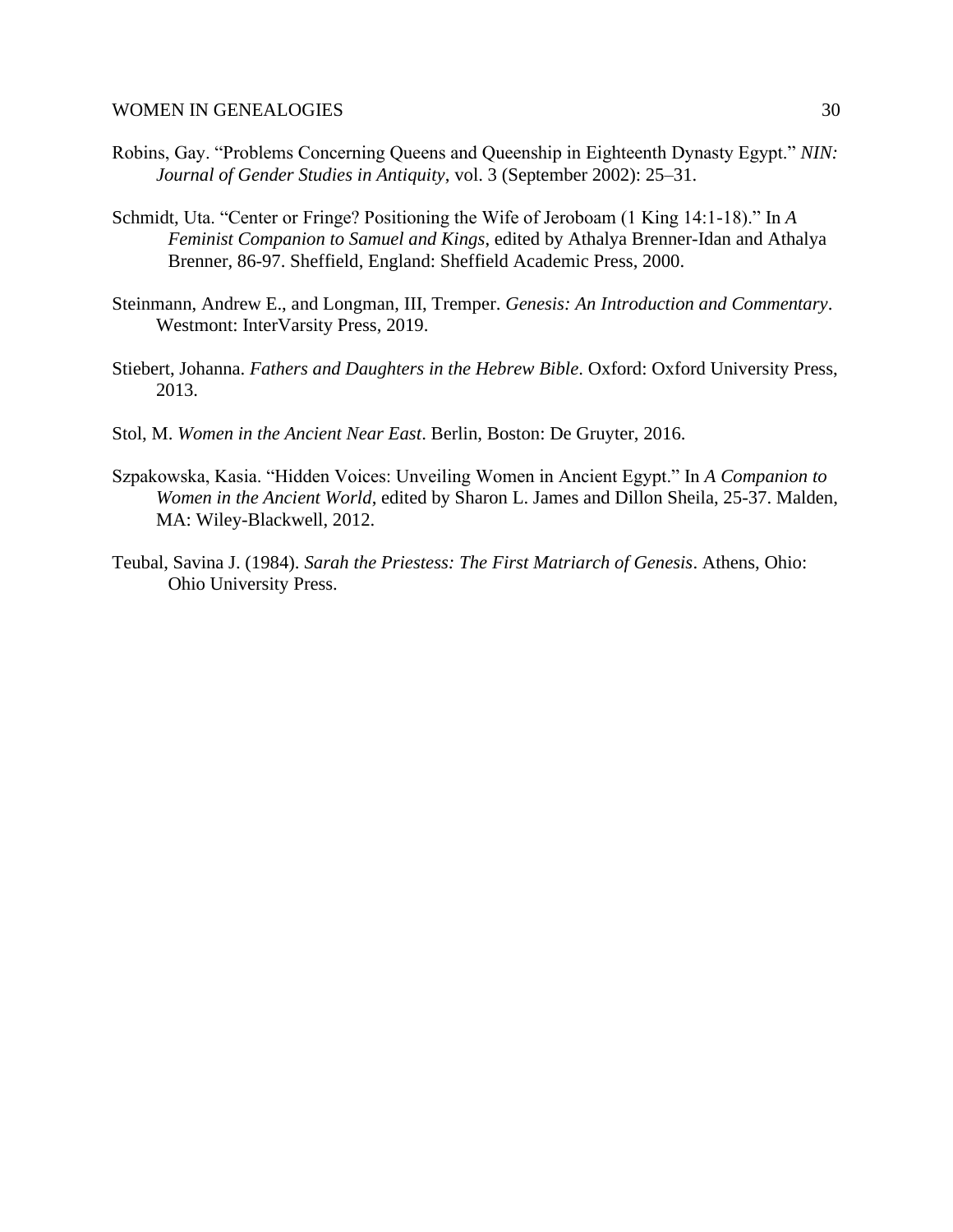# **Appendix A:**

# **Genealogies in the Old Testament**

For this research, family records and kingly accounts from one king to the next were counted.

| Passage               | No female record | Female nouns only            | Women's names          |
|-----------------------|------------------|------------------------------|------------------------|
| Genesis 5             |                  | "and daughters"              |                        |
|                       |                  | (many times)                 |                        |
| Genesis 10            | X                |                              |                        |
| Genesis 11:10-26      |                  | "and daughters"              |                        |
|                       |                  | (many times)                 |                        |
| Genesis 11:27-32      |                  |                              | Sarai, Milchah, Ischal |
| Genesis 35:22-29      |                  |                              | Rachel, Leah, Bilhah,  |
|                       |                  |                              | Zilpah                 |
| Genesis 36:1-42       |                  |                              | Adah, Oholibamah,      |
|                       |                  |                              | Basemath, Timna,       |
|                       |                  |                              | Menetabel              |
| Exodus 6:14-25        |                  | "the son of a                | Jochebed, Elisheba,    |
|                       |                  | Canaanite woman",            |                        |
|                       |                  | "the daughter of"            |                        |
| Numbers 3:1-4         | X                |                              |                        |
| Numbers 27:1-11;      |                  |                              | Mahlah, Noah, Hoglah,  |
| 36:10-11              |                  |                              | Milcah, Tirzah         |
| Ruth 4:13-21          |                  |                              | Ruth                   |
| <b>I Kings 14:21</b>  |                  |                              | Naamah                 |
| I Kings 15:1-2        |                  |                              | Maacah                 |
| I Kings 15:4-10       |                  |                              | Maacah                 |
| I Kings 15:25         | X                |                              |                        |
| I Kings 15:33         | $\mathbf X$      |                              |                        |
| <b>I</b> Kings 16:8   | X                |                              |                        |
| I Kings 16:15         | $\mathbf X$      |                              |                        |
| I Kings 16:22-23      | X                |                              |                        |
| I Kings 16:29-31      |                  |                              | Jezebel                |
| I Kings 22:41-42      |                  |                              | Azubah                 |
| <b>I</b> Kings 22:51  | X                |                              |                        |
| II Kings 3:1-2        | $\boldsymbol{X}$ |                              |                        |
| II Kings 8:16-18      |                  | "daughter ofwas<br>his wife" |                        |
| II Kings 8:25-26      |                  |                              | Athaliah               |
| II Kings 12:1-2       |                  |                              | Zibiah                 |
| II Kings 13:1         | X                |                              |                        |
| <b>II Kings 13:10</b> | X                |                              |                        |
| II Kings 14:1-2       |                  |                              | Jehoaddin              |
| <b>II Kings 14:23</b> | X                |                              |                        |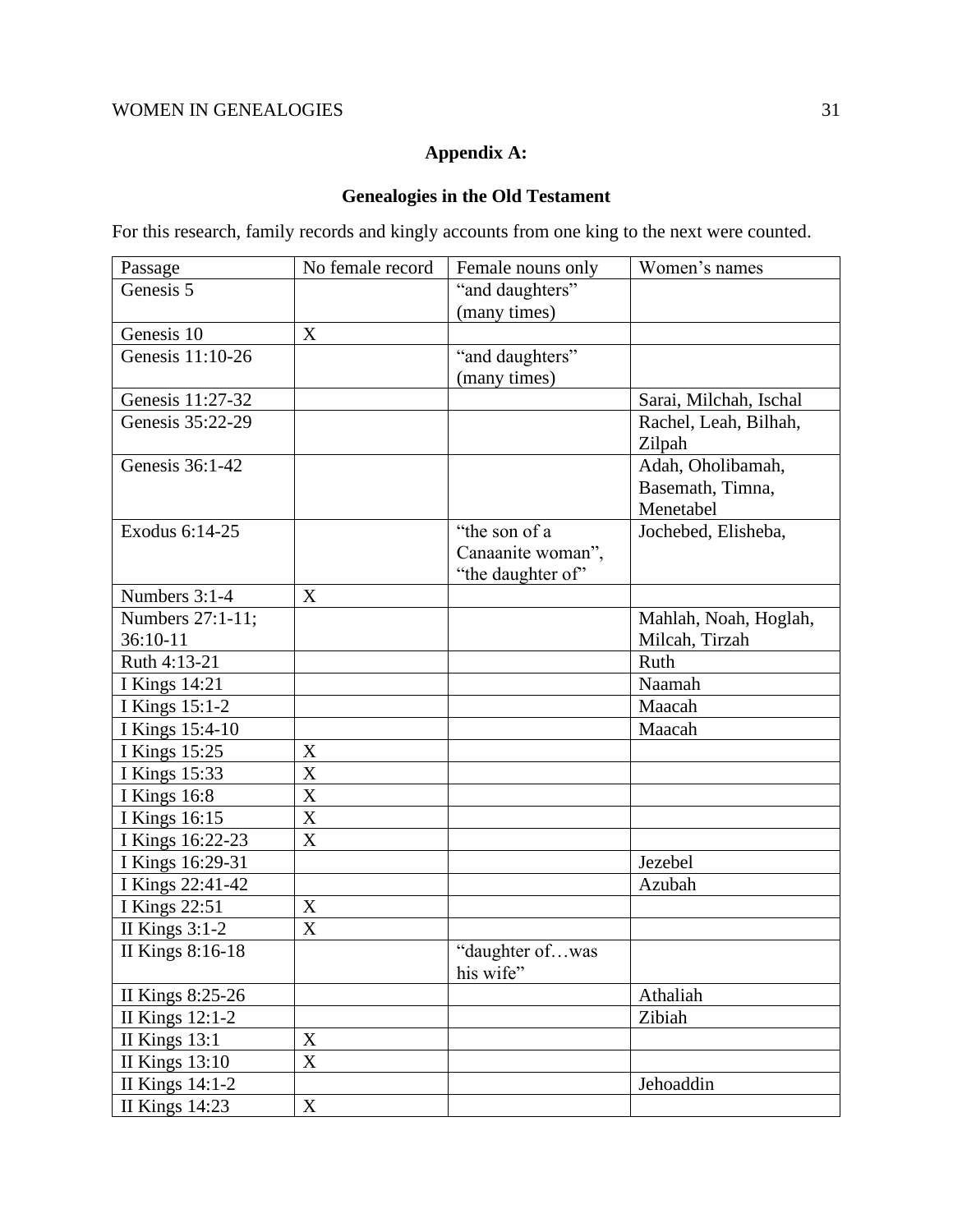| II Kings 15:1-2        |                           |                   | Jecoliah                  |
|------------------------|---------------------------|-------------------|---------------------------|
| II Kings 15:8          | X                         |                   |                           |
| <b>II Kings 15:13</b>  | X                         |                   |                           |
| <b>II Kings 15:17</b>  | X                         |                   |                           |
| <b>II Kings 15:23</b>  | X                         |                   |                           |
| <b>II Kings 15:27</b>  | X                         |                   |                           |
| II Kings 15:32-33      |                           |                   | Jerusha                   |
| II Kings 16:1-2        | X                         |                   |                           |
| (Judah)                |                           |                   |                           |
| II Kings $17:1$        | $\boldsymbol{\mathrm{X}}$ |                   |                           |
| <b>II Kings 18:1-2</b> |                           |                   | Abi                       |
| II Kings 21:1-2        |                           |                   | Hephzibah                 |
| <b>II Kings 21:19</b>  |                           |                   | Meshullemeth              |
| II Kings 22:1-2        |                           |                   | Jedidah                   |
| <b>II Kings 23:31</b>  |                           |                   | Hamatal                   |
| <b>II Kings 23:36</b>  |                           |                   | Zebidah                   |
| II Kings 24:8          |                           |                   | Nehushta                  |
| <b>II Kings 24:18</b>  |                           |                   | Hamutal                   |
| I Chronicles 1:1-24    | X                         |                   |                           |
| (Adam to Abraham)      |                           |                   |                           |
| I Chronicles 1:28-54   |                           |                   | Timna, Mehetabel,         |
| (Abraham to Jacob:     |                           |                   | Matred                    |
| Esau)                  |                           |                   |                           |
| I Chronicles 2:1-55    |                           | "Bath-shua" "his  | Tamar, Zeruiah, Abigail,  |
| (David)                |                           | daughter", "wife" | Azahah, Jerioth, Ephrath, |
|                        |                           | (many times)      | Ephrathah, Atarah,        |
|                        |                           |                   | Abihail, Maacah, Achsah   |
| I Chronicles 3         |                           |                   | Abigail, Ahinoam,         |
| (David's               |                           |                   | Maacah, Haggith, Abital,  |
| descendants)           |                           |                   | Eglah, Bathsheba, Tamar   |
| I Chronicles 4:1-23    |                           | "daughter of",    | Hazzelelponi, Heleh,      |
| (Judah's descendants)  |                           | "wife", "sister"  | Naarah, Bilhiah,          |
| I Chronicles 4:24-43   |                           | "six daughters"   |                           |
| (Simeon)               |                           |                   |                           |
| I Chronicles 5:1-10    | X                         |                   |                           |
| (Reuben)               |                           |                   |                           |
| I Chronicles 5:11-22   | X                         |                   |                           |
| (Gad)                  |                           |                   |                           |
| I Chronicles 5:23-26   | X                         |                   |                           |
| (Manasseh)             |                           |                   |                           |
| I Chronicles 6 (Levi)  | X                         |                   |                           |
| I Chronicles 7:1-5     | X                         |                   |                           |
| (Issachar)             |                           |                   |                           |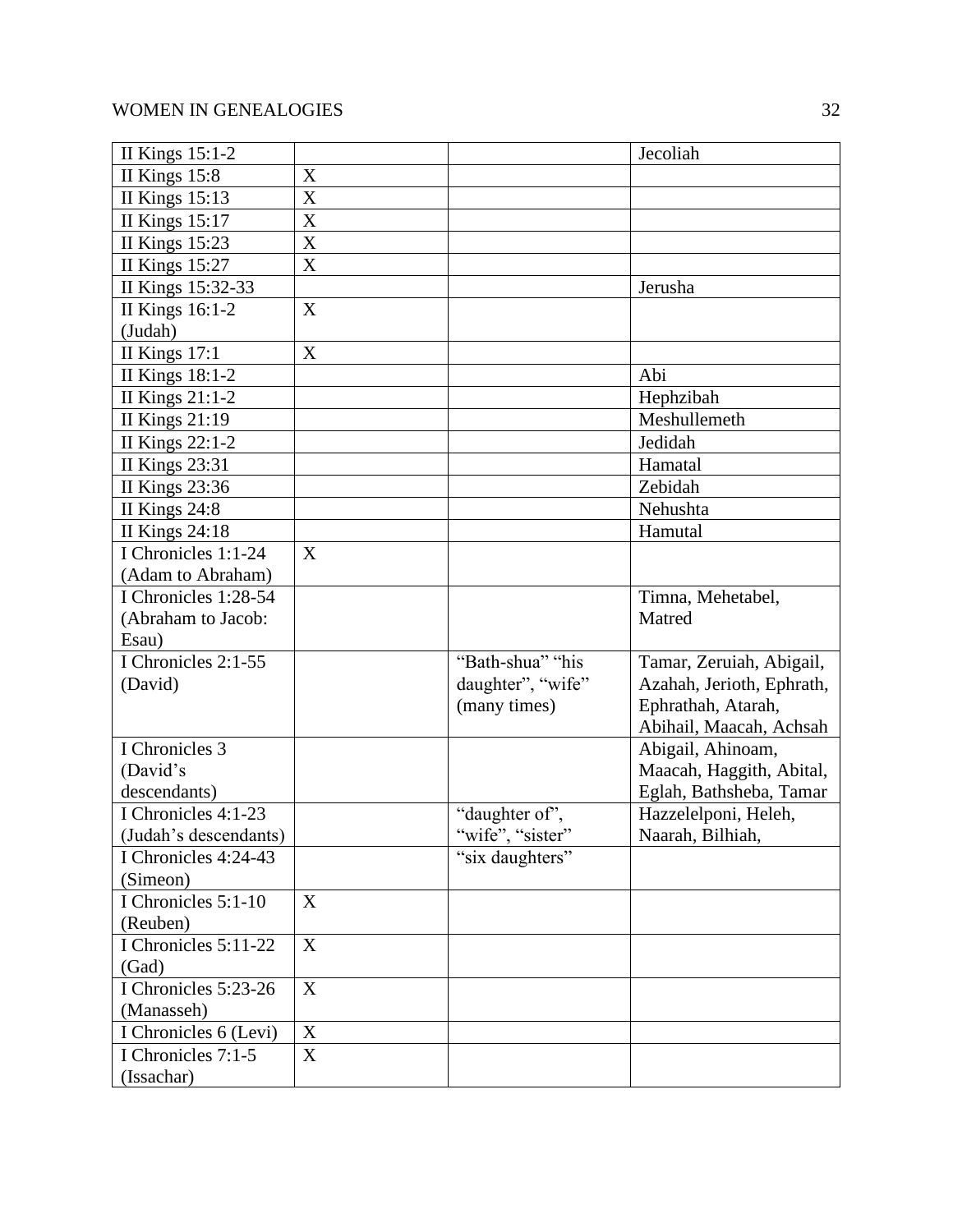| I Chronicles 7:6-12   | X           |                      |                    |
|-----------------------|-------------|----------------------|--------------------|
| (Benjamin)            |             |                      |                    |
| I Chronicles 7:13     |             |                      | Bilhah             |
| I Chronicles 7:14-19  |             | "concubine", "wife", | Maacah             |
| (Manasseh)            |             | "daughters"          |                    |
| I Chronicles 7:20-29  |             | "wife", "daughter"   | Sheerah            |
| (Ephraim)             |             |                      |                    |
| I Chronicles 7:30-40  |             |                      | Serah, Shua        |
| (Asher)               |             |                      |                    |
| I Chronicles 8 (Saul) |             |                      | Hushimad, Baara,   |
|                       |             |                      | Hodesh, Hushim,    |
|                       |             |                      | Maacah             |
| I Chronicles 9:1-34   | X           |                      |                    |
| (Returned exiles)     |             |                      |                    |
| I Chronicles 9:35-44  |             |                      | Maacah             |
| (Saul, again)         |             |                      |                    |
| I Chronicles 23-27    |             | "only daughters"     |                    |
| (Levites)             |             |                      |                    |
| II Chronicles 11:18-  |             |                      | Mahalath, Abihail, |
| 23                    |             |                      | Maacah             |
| II Chronicles 13:1-2  |             | "mom"                | Micaiah            |
| II Chronicles 14:1    | X           |                      |                    |
| II Chronicles 20:31   |             |                      | Azubah             |
| II Chronicles 21:1-7  |             | "daughter ofwas      |                    |
|                       |             | wife"                |                    |
| II Chronicles 22:1-5  |             |                      | Athaliah           |
| II Chronicles 24:1-3  |             | "the wives",         | Zibiah             |
|                       |             | "daughters"          |                    |
| II Chronicles 25:1-2  |             |                      | Jehoaddan          |
| II Chronicles 26:1-5  |             |                      | Jecoliah           |
| II Chronicles 27:1-2  |             |                      | Jerushah           |
| II Chronicles 28:1-2  | X           |                      |                    |
| II Chronicles 29:1-2  |             |                      | Abijah             |
| II Chronicles 33:1-2  | $\mathbf X$ |                      |                    |
| II Chronicles 33:21-  | X           |                      |                    |
| 25                    |             |                      |                    |
| II Chronicles 34:1-2  | $\mathbf X$ |                      |                    |
| II Chronicles 36:1-5  | $\mathbf X$ |                      |                    |
| II Chronicles 36:9-10 | $\mathbf X$ |                      |                    |
| II Chronicles 36:11-  | $\mathbf X$ |                      |                    |
| 21                    |             |                      |                    |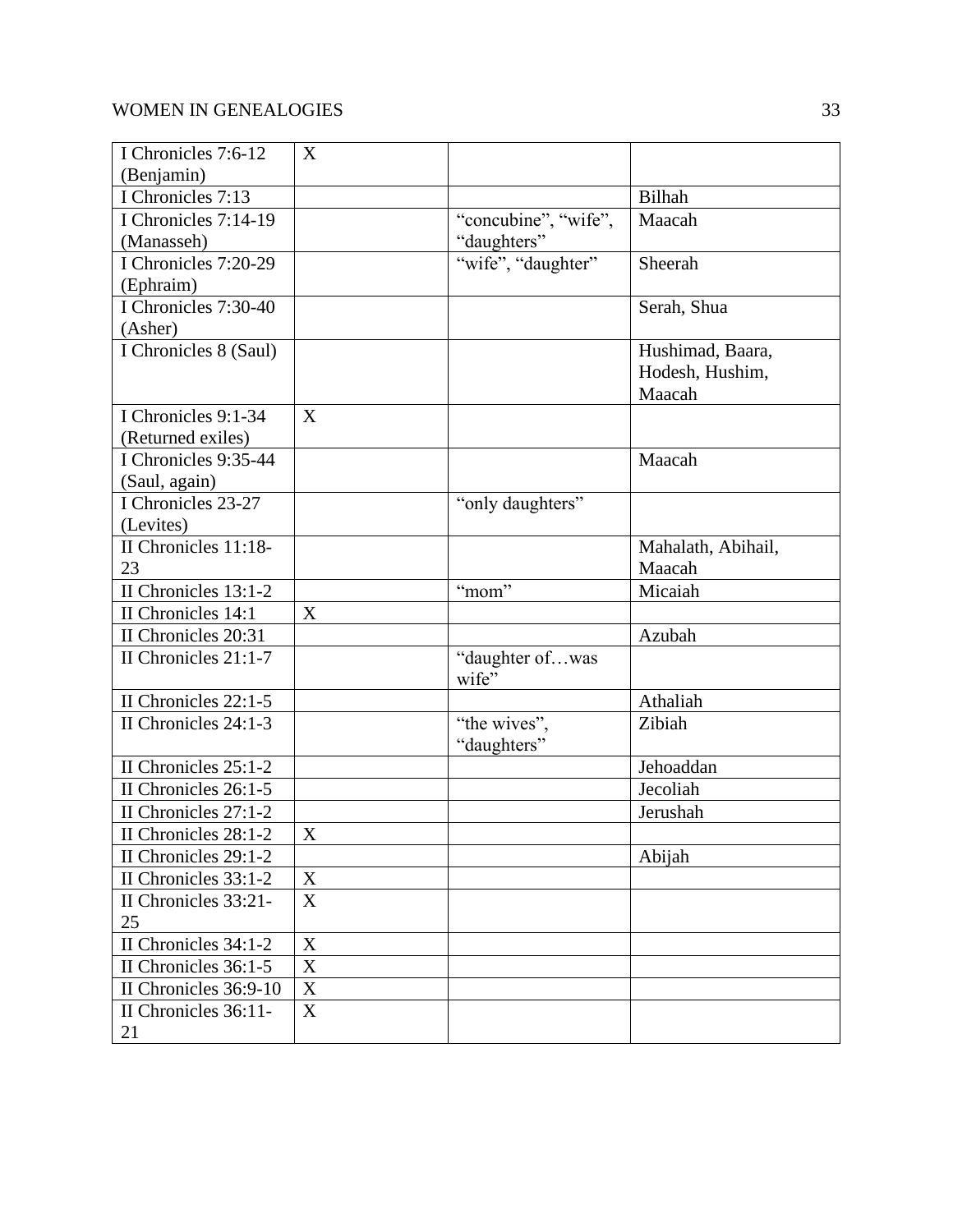# **Appendix B:**

# **the Messianic Genealogy<sup>36</sup>**

Now Sarah married Abraham and bore Isaac.

And Rebekah married Isaac and bore Jacob.

And Leah married Jacob and bore Judah.

And Tamar bore to Judah, Perez. Perez was the father of Hezron, the father of Ram, the father of Amminadab, the father of Nahshon, the father of Salmon.

And Rahab married Salmon and bore Boaz.

And Ruth married Boaz and bore Obed. Obed was the father of Jesse, the father of David.

And Bathsheba married David and bore Solomon.

And Naamah the Amonite married Solomon and bore Rehoboam.

And Maacah the daughter of Abishalom married Rehoboam and bore Abijam.

And Maacah the descendant of Abishalom married Abijam and bore Asa.

And Azubah the daughter of Shilhi married Asa and bore Jehoshaphat, who was the father of Jehoram.

And Athaliah, the daughter of Ahab, married Jehoram and bore Ahaziah.

And Zibiah of Beersheba married Ahaziah and bore Joash.

And Jehoaddin of Jerusalem married Joash and bore Amaziah.

And Jecoliah of Jerusalem married Amaziah and bore Amaziah.

And Jerusha the daughter of Zadok married Amaziah and bore Jotham, who was the father of Ahaz.

And Abi the daughter of Zechariah married Ahaz and bore Hezekiah.

And Hephzibah married Hezekiah and bore Manasseh.

<sup>36.</sup> Compiled from I and II Kings and Matthew 1.